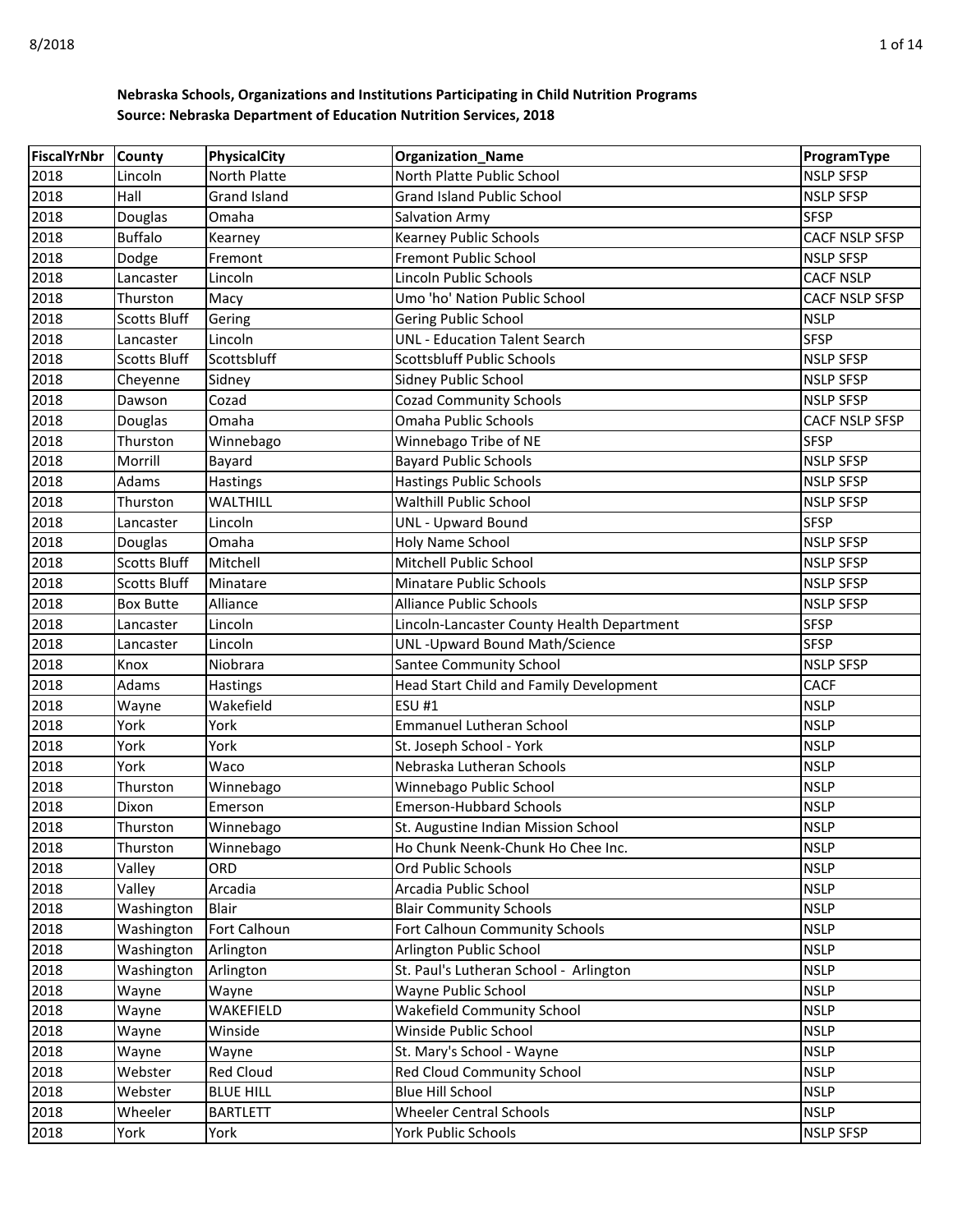| FiscalYrNbr County |                     | PhysicalCity           | <b>Organization_Name</b>              | ProgramType      |
|--------------------|---------------------|------------------------|---------------------------------------|------------------|
| 2018               | York                | <b>McCool Junction</b> | <b>McCool Junction Public School</b>  | <b>NSLP</b>      |
| 2018               | York                | Henderson              | <b>Heartland Community School</b>     | <b>NSLP</b>      |
| 2018               | Seward              | Milford                | Milford Public School                 | <b>NSLP</b>      |
| 2018               | Seward              | Seward                 | <b>Seward Public Schools</b>          | <b>NSLP</b>      |
| 2018               | Seward              | Utica                  | <b>Centennial Public School</b>       | <b>NSLP</b>      |
| 2018               | Seward              | Seward                 | St. John Lutheran School - Seward     | <b>CACF NSLP</b> |
| 2018               | Seward              | Seward                 | Our Redeemer Lutheran School - Seward | <b>NSLP</b>      |
| 2018               | Seward              | Utica                  | St. Paul Lutheran School - Utica      | <b>NSLP</b>      |
| 2018               | Sheridan            | <b>Hay Springs</b>     | Hay Springs Public School             | <b>NSLP SFSP</b> |
| 2018               | Sherman             | Loup City              | Loup City Public School               | <b>NSLP SFSP</b> |
| 2018               | Sherman             | LITCHFIELD             | Litchfield Public School              | <b>NSLP</b>      |
| 2018               | Sioux               | Harrison               | <b>Sioux County Schools</b>           | <b>NSLP</b>      |
| 2018               | Stanton             | Stanton                | <b>Stanton Community Schools</b>      | <b>NSLP SFSP</b> |
| 2018               | Thayer              | Davenport              | Bruning-Davenport Unified System      | <b>NSLP</b>      |
| 2018               | Thayer              | Deshler                | Deshler Lutheran School               | <b>NSLP</b>      |
| 2018               | Thomas              | <b>THEDFORD</b>        | Thedford Rural High School            | <b>NSLP</b>      |
| 2018               | Thurston            | Pender                 | Pender Public School                  | <b>NSLP SFSP</b> |
| 2018               | Sarpy               | Bellevue               | <b>Bellevue Public Schools</b>        | <b>NSLP SFSP</b> |
| 2018               | Sarpy               | Gretna                 | Gretna Public School                  | <b>NSLP</b>      |
| 2018               | Sarpy               | Springfield            | South Sarpy School District 46        | <b>NSLP</b>      |
| 2018               | Sarpy               | Bellevue               | St. Mary's School - Bellevue          | <b>NSLP</b>      |
| 2018               | Sarpy               | Bellevue               | St. Bernadette School                 | <b>NSLP</b>      |
| 2018               | Sarpy               | Papillion              | St. Columbkille School                | <b>NSLP</b>      |
| 2018               | Sarpy               | Bellevue               | St. Matthew the Evangelist School     | <b>NSLP</b>      |
| 2018               | Saunders            | Ashland                | <b>Ashland Greenwood Schools</b>      | <b>NSLP</b>      |
| 2018               | Saunders            | Yutan                  | <b>Yutan Public Schools</b>           | <b>NSLP</b>      |
| 2018               | Saunders            | Wahoo                  | <b>Wahoo Public Schools</b>           | <b>NSLP</b>      |
| 2018               | Saunders            | Mead                   | Mead Public School                    | <b>NSLP</b>      |
| 2018               | Saunders            | <b>Cedar Bluffs</b>    | Cedar Bluffs Public School            | <b>NSLP SFSP</b> |
| 2018               | Saunders            | Wahoo                  | Bishop Neumann High School            | <b>NSLP</b>      |
| 2018               | <b>Scotts Bluff</b> | Morrill                | Morrill Public School                 | CACF NSLP SFSP   |
| 2018               | <b>Scotts Bluff</b> | Scottsbluff            | St. Agnes School - Scottsbluff        | <b>NSLP</b>      |
| 2018               | <b>Scotts Bluff</b> | <b>SCOTTSBLUFF</b>     | Panhandle Youth Shelter               | <b>NSLP</b>      |
| 2018               | Platte              | Columbus               | St. Isidore Grade School              | <b>NSLP</b>      |
| 2018               | Platte              | Columbus               | <b>Scotus Central Catholic</b>        | <b>NSLP</b>      |
| 2018               | Platte              | Lindsay                | Holy Family School                    | <b>NSLP</b>      |
| 2018               | Platte              | Humphrey               | St. Francis School                    | <b>NSLP</b>      |
| 2018               | Platte              | Columbus               | St. John Lutheran School - Columbus   | <b>CACF</b>      |
| 2018               | Platte              | Columbus               | Christ Lutheran School - Columbus     | <b>NSLP</b>      |
| 2018               | Polk                | Osceola                | Osceola Public School                 | <b>NSLP</b>      |
| 2018               | Polk                | SHELBY                 | Shelby-Rising City Public School      | <b>NSLP</b>      |
| 2018               | Polk                | Polk                   | <b>High Plains Community School</b>   | <b>NSLP</b>      |
| 2018               | Red Willow          | McCook                 | McCook Public School                  | <b>NSLP</b>      |
| 2018               | Red Willow          | McCook                 | St. Patrick's School - McCook         | <b>NSLP</b>      |
| 2018               | Richardson          | <b>Falls City</b>      | <b>Falls City Public School</b>       | <b>CACF NSLP</b> |
| 2018               | Richardson          | <b>Falls City</b>      | Sacred Heart School - Falls City      | <b>NSLP</b>      |
| 2018               | Rock                | <b>BASSETT</b>         | <b>Rock County Public Schools</b>     | <b>NSLP</b>      |
| 2018               | Saline              | Crete                  | <b>Crete Public Schools</b>           | CACF NSLP SFSP   |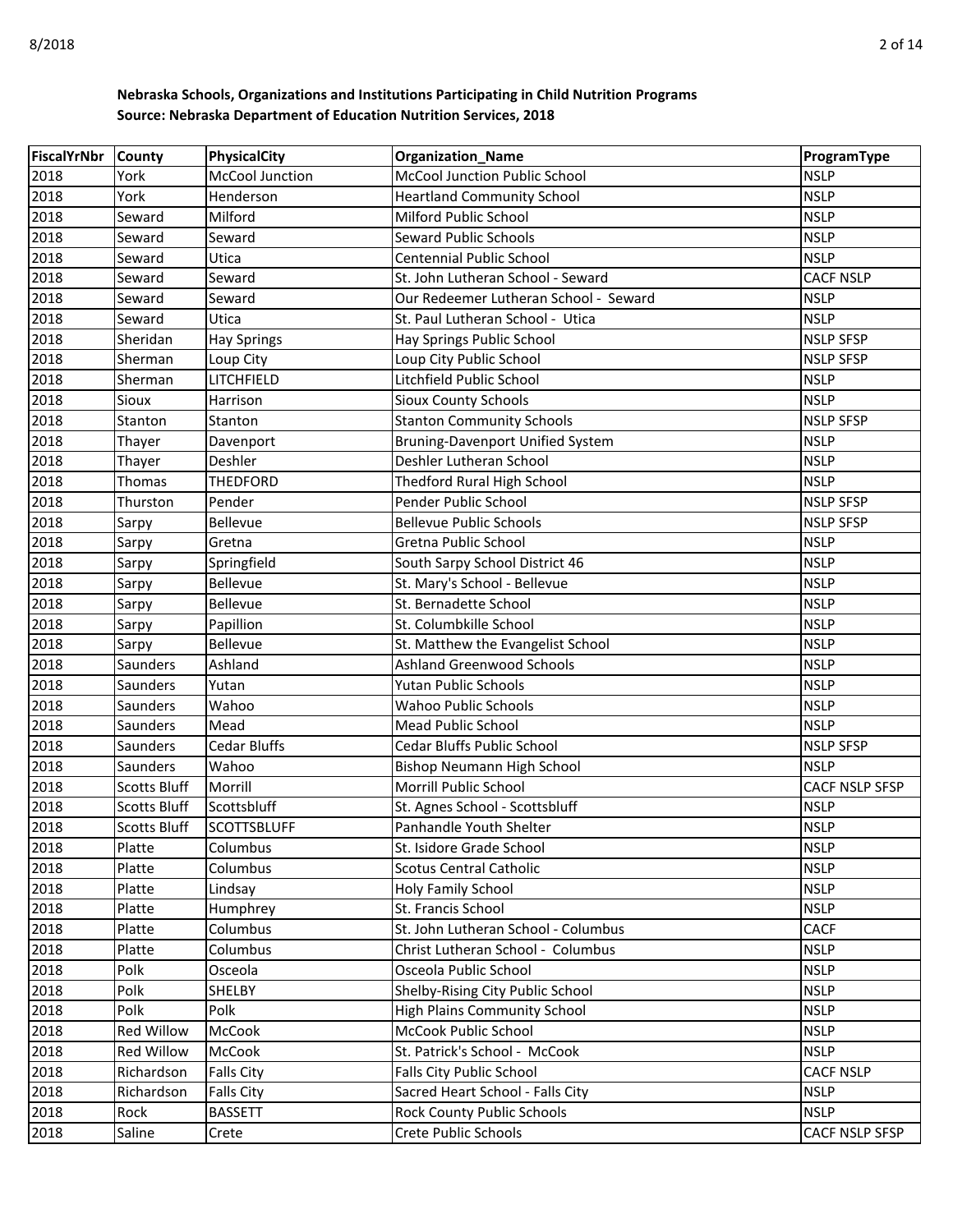| FiscalYrNbr County |               | PhysicalCity        | <b>Organization_Name</b>               | ProgramType      |
|--------------------|---------------|---------------------|----------------------------------------|------------------|
| 2018               | Saline        | Dorchester          | Dorchester Public School               | <b>NSLP</b>      |
| 2018               | Saline        | Friend              | <b>Friend Public School</b>            | <b>NSLP</b>      |
| 2018               | Saline        | <b>WILBER</b>       | Wilber-Clatonia Public School          | <b>NSLP</b>      |
| 2018               | Saline        | Crete               | St. James School                       | <b>NSLP</b>      |
| 2018               | Otoe          | <b>PALMYRA</b>      | Palmyra District OR 1 School           | <b>NSLP</b>      |
| 2018               | Otoe          | Nebraska City       | Lourdes Central Catholic School        | <b>NSLP</b>      |
| 2018               | Pawnee        | Pawnee City         | Pawnee City Public School              | <b>NSLP SFSP</b> |
| 2018               | Pawnee        | Lewiston            | Lewiston Consolidated School           | <b>NSLP</b>      |
| 2018               | Phelps        | Holdrege            | Holdrege Schools                       | <b>NSLP</b>      |
| 2018               | Phelps        | Bertrand            | <b>Bertrand Community School</b>       | <b>NSLP</b>      |
| 2018               | Phelps        | Loomis              | Loomis Public School                   | <b>NSLP</b>      |
| 2018               | Pierce        | <b>PIERCE</b>       | Pierce Public School                   | <b>NSLP</b>      |
| 2018               | Pierce        | Plainview           | Plainview Public School                | <b>NSLP</b>      |
| 2018               | Pierce        | Osmond              | <b>Osmond Community School</b>         | <b>NSLP</b>      |
| 2018               | Pierce        | Pierce              | Zion Lutheran School - Pierce          | <b>NSLP</b>      |
| 2018               | Pierce        | Plainview           | Zion Lutheran School - Plainview       | <b>NSLP</b>      |
| 2018               | Pierce        | Osmond              | St. Mary's School - Osmond             | <b>NSLP</b>      |
| 2018               | Platte        | Columbus            | Columbus Public School                 | <b>NSLP SFSP</b> |
| 2018               | Platte        | Columbus            | Lakeview Community Schools             | <b>NSLP</b>      |
| 2018               | Platte        | Humphrey            | Humphrey Public School                 | <b>NSLP</b>      |
| 2018               | Platte        | Columbus            | St. Anthony School                     | <b>NSLP</b>      |
| 2018               | Thayer        | Deshler             | Deshler Public School                  | <b>NSLP</b>      |
| 2018               | Otoe          | Nebraska City       | <b>ESU #4</b>                          | <b>NSLP</b>      |
| 2018               | Antelope      | Neligh              | <b>ESU #8</b>                          | <b>NSLP</b>      |
| 2018               | Adams         | Kenesaw             | Kenesaw Public School                  | <b>NSLP</b>      |
| 2018               | Adams         | Hastings            | <b>Adams Central Public Schools</b>    | <b>NSLP</b>      |
| 2018               | Adams         | Roseland            | Silver Lake Public School              | <b>NSLP</b>      |
| 2018               | Adams         | Juniata             | Christ Lutheran School - Juniata       | <b>NSLP</b>      |
| 2018               | Adams         | <b>Hastings</b>     | <b>Hastings Catholic Schools</b>       | <b>NSLP</b>      |
| 2018               | Adams         | Hastings            | Zion Lutheran School - Hastings        | <b>NSLP</b>      |
| 2018               | Antelope      | Neligh              | Neligh-Oakdale School                  | <b>NSLP</b>      |
| 2018               | Antelope      | Elgin               | Elgin Public School                    | <b>NSLP</b>      |
| 2018               | Antelope      | Elgin               | St. Boniface/Pope John                 | <b>NSLP</b>      |
| 2018               | Antelope      | Clearwater          | Nebr. Unified District 1               | <b>NSLP</b>      |
| 2018               | Madison       | Madison             | St. Leonard's School                   | <b>NSLP</b>      |
| 2018               | Arthur        | Arthur              | Arthur County High School              | <b>NSLP</b>      |
| 2018               | Banner        | Harrisburg          | <b>Banner County School</b>            | <b>NSLP</b>      |
| 2018               | <b>Blaine</b> | Dunning             | Sandhills Public Schools               | <b>NSLP</b>      |
| 2018               | Madison       | Madison             | Trinity Lutheran School- Madison       | <b>NSLP</b>      |
| 2018               | Madison       | Norfolk             | Norfolk Catholic School                | <b>NSLP</b>      |
| 2018               | Madison       | Norfolk             | Christ Lutheran School - Norfolk       | <b>NSLP</b>      |
| 2018               | Madison       | <b>Battle Creek</b> | St. John Lutheran School- Battle Creek | <b>NSLP</b>      |
| 2018               | Merrick       | <b>Central City</b> | Central City Public School             | <b>NSLP</b>      |
| 2018               | Merrick       | Palmer              | Palmer Public School                   | <b>NSLP</b>      |
| 2018               | Morrill       | Bridgeport          | <b>Bridgeport Public School</b>        | <b>NSLP</b>      |
| 2018               | Lancaster     | Lincoln             | Nebraska 4-H Camps & Centers           | <b>NSLP</b>      |
| 2018               | Nance         | Fullerton           | <b>Fullerton Public School</b>         | <b>NSLP</b>      |
| 2018               | Nemaha        | Johnson             | Johnson-Brock Public School            | <b>NSLP</b>      |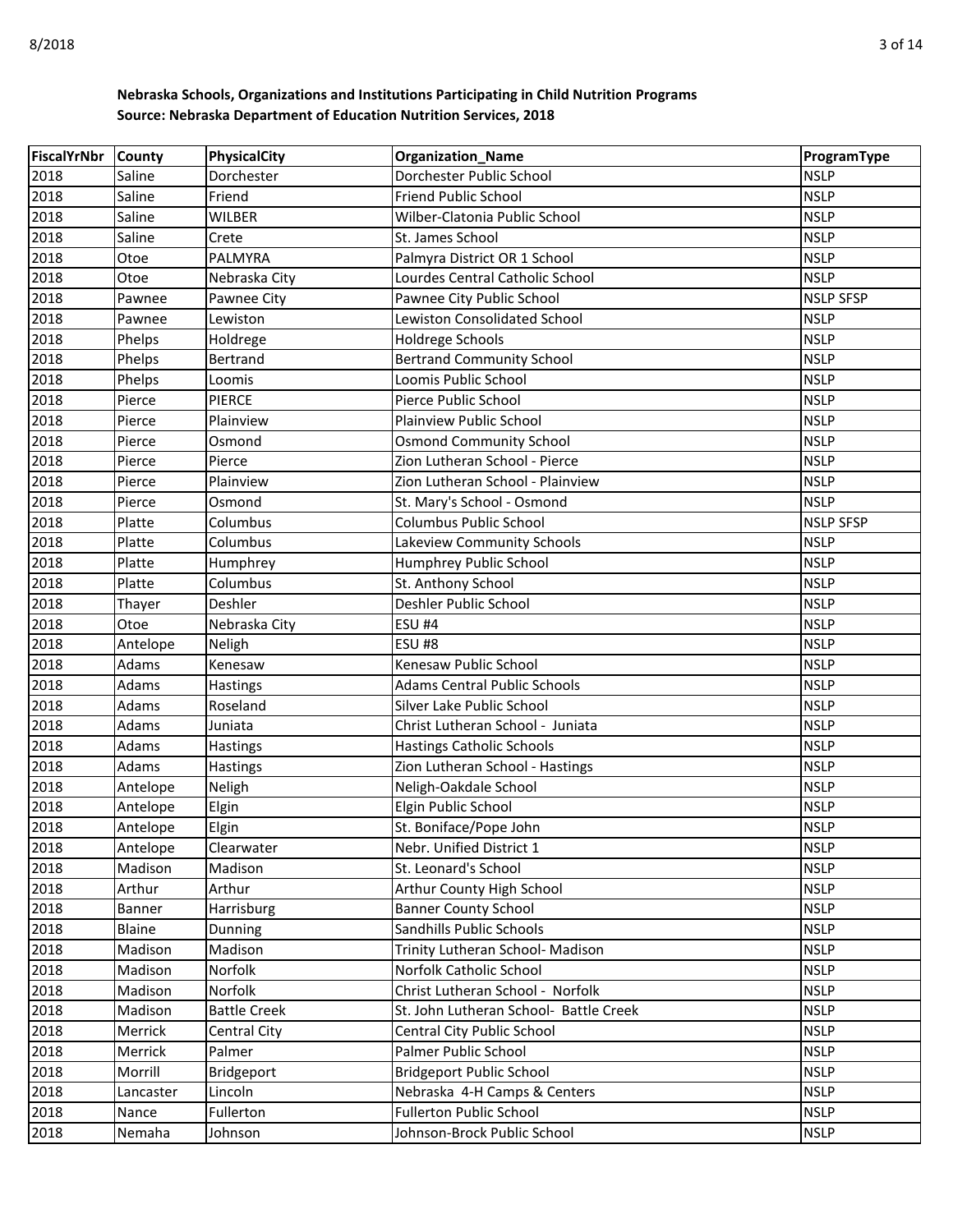| FiscalYrNbr County |                        | PhysicalCity          | <b>Organization_Name</b>                           | ProgramType                |
|--------------------|------------------------|-----------------------|----------------------------------------------------|----------------------------|
| 2018               | Boone                  | Albion                | Boone Central District 1                           | <b>NSLP</b>                |
| 2018               | Nemaha                 | Auburn                | Auburn Public School                               | <b>NSLP SFSP</b>           |
| 2018               | Boone                  | St. Edward            | St. Edward Public School                           | <b>NSLP</b>                |
| 2018               | <b>Nuckolls</b>        | <b>NELSON</b>         | South Central Nebraska Unified District #5         | <b>NSLP</b>                |
| 2018               | Cedar                  | Fordyce               | <b>East Catholic Elementary</b>                    | <b>NSLP</b>                |
| 2018               | Otoe                   | Syracuse              | Syracuse-Dunbar-Avoca School                       | <b>NSLP</b>                |
| 2018               | Otoe                   | Nebraska City         | Nebraska City Schools                              | <b>NSLP SFSP</b>           |
| 2018               | Chase                  | Wauneta               | Wauneta-Palisade Public School                     | <b>NSLP</b>                |
| 2018               | Cherry                 | Valentine             | <b>Valentine Community Schools</b>                 | <b>NSLP SFSP</b>           |
| 2018               | Cherry                 | Cody                  | Cody-Kilgore Schools                               | <b>NSLP</b>                |
| 2018               | Cheyenne               | Dalton                | Leyton Public School                               | <b>NSLP</b>                |
| 2018               | Cheyenne               | Potter                | Potter-Dix Public School                           | <b>NSLP</b>                |
| 2018               | Clay                   | Sutton                | <b>Sutton Public Schools</b>                       | <b>NSLP</b>                |
| 2018               | Clay                   | <b>HARVARD</b>        | Harvard Public School                              | <b>NSLP SFSP</b>           |
| 2018               | Lancaster              | Lincoln               | Youth Services Center                              | <b>NSLP</b>                |
| 2018               | Lancaster              | Lincoln               | CenterPointe, Inc.                                 | <b>CACF</b>                |
| 2018               | Lancaster              | Lincoln               | <b>Child Guidance Center</b>                       | <b>NSLP</b>                |
| 2018               | Boone                  | Albion                | St. Michaels School - Albion                       | <b>NSLP</b>                |
| 2018               | Cass                   | Louisville            | YMCA Camp Kitaki                                   | <b>NSLP</b>                |
| 2018               | Richardson             | <b>Dubois</b>         | Cornhusker Council, BSA                            | <b>NSLP</b>                |
| 2018               | <b>Box Butte</b>       | Hemingford            | <b>Hemingford Public School</b>                    | <b>NSLP</b>                |
| 2018               | <b>Box Butte</b>       | Alliance              | St. Agnes Academy - Alliance                       | <b>NSLP</b>                |
| 2018               | Lincoln                | <b>Brady</b>          | <b>Brady Public School</b>                         | <b>NSLP SFSP</b>           |
| 2018               | Lincoln                | Hershey               | Hershey Public School                              | <b>NSLP</b>                |
| 2018               | Lincoln                | Sutherland            | <b>Sutherland Public School</b>                    | <b>NSLP</b>                |
| 2018               | Lincoln                | Wallace               | <b>Wallace School District 65R</b>                 | <b>NSLP</b>                |
| 2018               | Lincoln                | North Platte          | North Platte Catholic School                       | <b>NSLP</b>                |
| 2018               | Logan                  | Stapleton             | <b>Stapleton Public School</b>                     | <b>NSLP</b>                |
| 2018               | Loup                   | Taylor                | Loup County Public School                          | <b>NSLP</b>                |
| 2018               | Madison                | Madison               | <b>Madison Public School</b>                       | <b>NSLP SFSP</b>           |
| 2018               | <b>Brown</b>           | Ainsworth             | Ainsworth City School                              | <b>NSLP SFSP</b>           |
| 2018               | Madison                | Norfolk               | Norfolk Public Schools                             | <b>NSLP</b>                |
| 2018               | <b>Buffalo</b>         | Gibbon                | Gibbon Public School                               | <b>NSLP SFSP</b>           |
| 2018               | Madison                | <b>Battle Creek</b>   | Battle Creek Public School                         | <b>NSLP</b>                |
| 2018               | Madison                | Newman Grove          | Newman Grove Public School                         | <b>NSLP</b>                |
| 2018               | Madison                | Tilden                | <b>Elkhorn Valley Schools</b>                      | <b>NSLP</b>                |
| 2018               | <b>Buffalo</b>         | <b>SHELTON</b>        | Shelton Public School                              | <b>NSLP</b>                |
| 2018               | Knox                   | Crofton               | <b>Crofton Community School</b>                    | <b>NSLP</b>                |
| 2018               | <b>Buffalo</b>         | Ravenna               | Ravenna Public Schools<br>Pleasanton Public School | <b>NSLP</b><br><b>NSLP</b> |
| 2018               | <b>Buffalo</b>         | Pleasanton            | Niobrara Public School                             | <b>NSLP</b>                |
| 2018<br>2018       | Knox<br><b>Buffalo</b> | Niobrara<br>Amherst   | Amherst Public School                              | <b>NSLP</b>                |
| 2018               |                        | Wausa                 |                                                    | <b>NSLP</b>                |
| 2018               | Knox<br><b>Buffalo</b> |                       | Wausa Public School<br>West Kearney High           | <b>NSLP</b>                |
| 2018               | <b>Buffalo</b>         | Kearney               | Kearney Catholic High School                       | <b>NSLP</b>                |
| 2018               | Knox                   | Kearney<br>Bloomfield | <b>Bloomfield School</b>                           | <b>NSLP</b>                |
| 2018               | <b>Buffalo</b>         | Kearney               | Zion Lutheran School - Kearney                     | <b>NSLP</b>                |
| 2018               | <b>Burt</b>            | Tekamah               | Tekamah-Herman Public School                       | <b>NSLP</b>                |
|                    |                        |                       |                                                    |                            |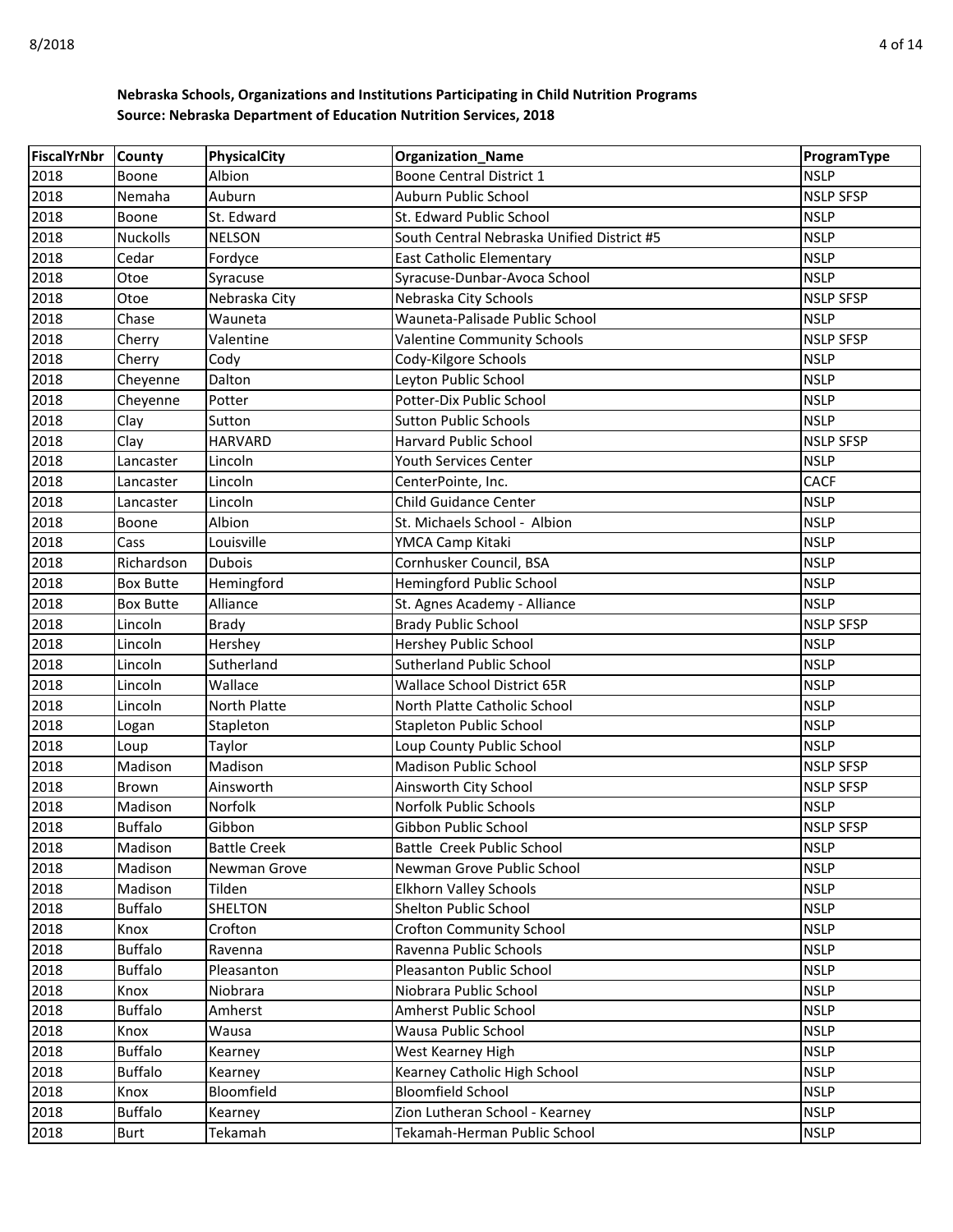| <b>FiscalYrNbr</b> | <b>County</b> | PhysicalCity         | <b>Organization_Name</b>            | ProgramType      |
|--------------------|---------------|----------------------|-------------------------------------|------------------|
| 2018               | Knox          | Crofton              | St. Rose of Lima School             | <b>NSLP</b>      |
| 2018               | <b>Burt</b>   | Oakland              | Oakland-Craig Schools               | <b>NSLP</b>      |
| 2018               | <b>Burt</b>   | Lyons                | Lyons-Decatur N.E. School           | <b>NSLP</b>      |
| 2018               | <b>Butler</b> | David City           | David City Public School            | <b>NSLP</b>      |
| 2018               | <b>Butler</b> | <b>Brainard</b>      | East Butler Public School           | <b>NSLP</b>      |
| 2018               | <b>Butler</b> | David City           | Aquinas-St. Mary's School           | <b>NSLP</b>      |
| 2018               | Cass          | Plattsmouth          | Plattsmouth Comm. Schools           | <b>NSLP SFSP</b> |
| 2018               | Cass          | <b>Weeping Water</b> | Weeping Water Public School         | <b>NSLP</b>      |
| 2018               | Cass          | Louisville           | Louisville Public School            | <b>NSLP</b>      |
| 2018               | Cass          | Murray               | Conestoga Public Schools            | <b>NSLP</b>      |
| 2018               | Cass          | Murdock              | Elmwood-Murdock School              | <b>NSLP</b>      |
| 2018               | Lancaster     | Waverly              | Waverly Public School District #145 | <b>NSLP</b>      |
| 2018               | Cass          | Plattsmouth          | St. John the Baptist School         | <b>NSLP</b>      |
| 2018               | Lancaster     | Malcolm              | Malcolm Public School               | <b>NSLP</b>      |
| 2018               | Cedar         | Hartington           | Hartington-Newcastle Public School  | <b>NSLP</b>      |
| 2018               | Cedar         | Randolph             | Randolph Public Schools             | <b>NSLP</b>      |
| 2018               | Lancaster     | Firth                | <b>Norris Public Schools</b>        | <b>NSLP</b>      |
| 2018               | Cedar         | Laurel               | Laurel-Concord-Coleridge School     | <b>NSLP</b>      |
| 2018               | Lancaster     | Raymond              | Raymond Central Public School       | <b>NSLP</b>      |
| 2018               | Lancaster     | Lincoln              | Blessed Sacrament School - Lincoln  | <b>NSLP</b>      |
| 2018               | Cedar         | Wynot                | Wynot Public School                 | <b>NSLP</b>      |
| 2018               | Cedar         | Hartington           | <b>Holy Trinity School</b>          | <b>NSLP</b>      |
| 2018               | Lancaster     | Lincoln              | Cathedral of the Risen Christ       | <b>NSLP</b>      |
| 2018               | Lancaster     | Lincoln              | Lincoln Lutheran School Association | <b>NSLP</b>      |
| 2018               | Lancaster     | Lincoln              | Sacred Heart School - Lincoln       | <b>NSLP</b>      |
| 2018               | Lancaster     | Lincoln              | <b>SDA Schools of Lincoln</b>       | <b>NSLP</b>      |
| 2018               | Lancaster     | Lincoln              | St. John's Catholic School          | <b>NSLP</b>      |
| 2018               | Lancaster     | Lincoln              | St. Mary's School - Lincoln         | <b>NSLP</b>      |
| 2018               | Lancaster     | Lincoln              | St. Patrick's School - Lincoln      | <b>NSLP</b>      |
| 2018               | Lancaster     | Lincoln              | St. Teresa School                   | <b>NSLP</b>      |
| 2018               | Lancaster     | Lincoln              | St. Joseph's School - Lincoln       | <b>NSLP</b>      |
| 2018               | Lancaster     | Waverly              | Villa Marie School                  | <b>NSLP</b>      |
| 2018               | Lancaster     | Lincoln              | St. Peter's School                  | <b>NSLP</b>      |
| 2018               | Lancaster     | Lincoln              | North American Martyrs School       | <b>CACF NSLP</b> |
| 2018               | Lancaster     | Lincoln              | <b>Cedars Youth Services</b>        | <b>CACF NSLP</b> |
| 2018               | Holt          | Chambers             | <b>Chambers Public School</b>       | <b>NSLP</b>      |
| 2018               | Holt          | O'Neill              | St. Mary's School - O'Neill         | <b>NSLP</b>      |
| 2018               | Hooker        | Mullen               | Mullen Public School                | <b>NSLP</b>      |
| 2018               | Howard        | <b>ST PAUL</b>       | St. Paul Public School              | <b>NSLP</b>      |
| 2018               | Howard        | Cairo                | Centura Public School               | <b>NSLP</b>      |
| 2018               | Howard        | Elba                 | Elba Public School                  | <b>NSLP</b>      |
| 2018               | Jefferson     | Fairbury             | <b>Fairbury Public School</b>       | <b>NSLP SFSP</b> |
| 2018               | Hall          | Doniphan             | Doniphan-Trumbull Public School     | <b>NSLP</b>      |
| 2018               | Jefferson     | <b>DILLER</b>        | Diller-Odell Public Schools         | <b>NSLP</b>      |
| 2018               | Jefferson     | DeWitt               | Tri County Schools                  | <b>NSLP</b>      |
| 2018               | Jefferson     | Daykin               | Meridian Public School              | <b>NSLP</b>      |
| 2018               | Colfax        | Leigh                | Leigh Community School              | <b>NSLP</b>      |
| 2018               | Johnson       | Tecumseh             | St. Andrew's School                 | <b>NSLP</b>      |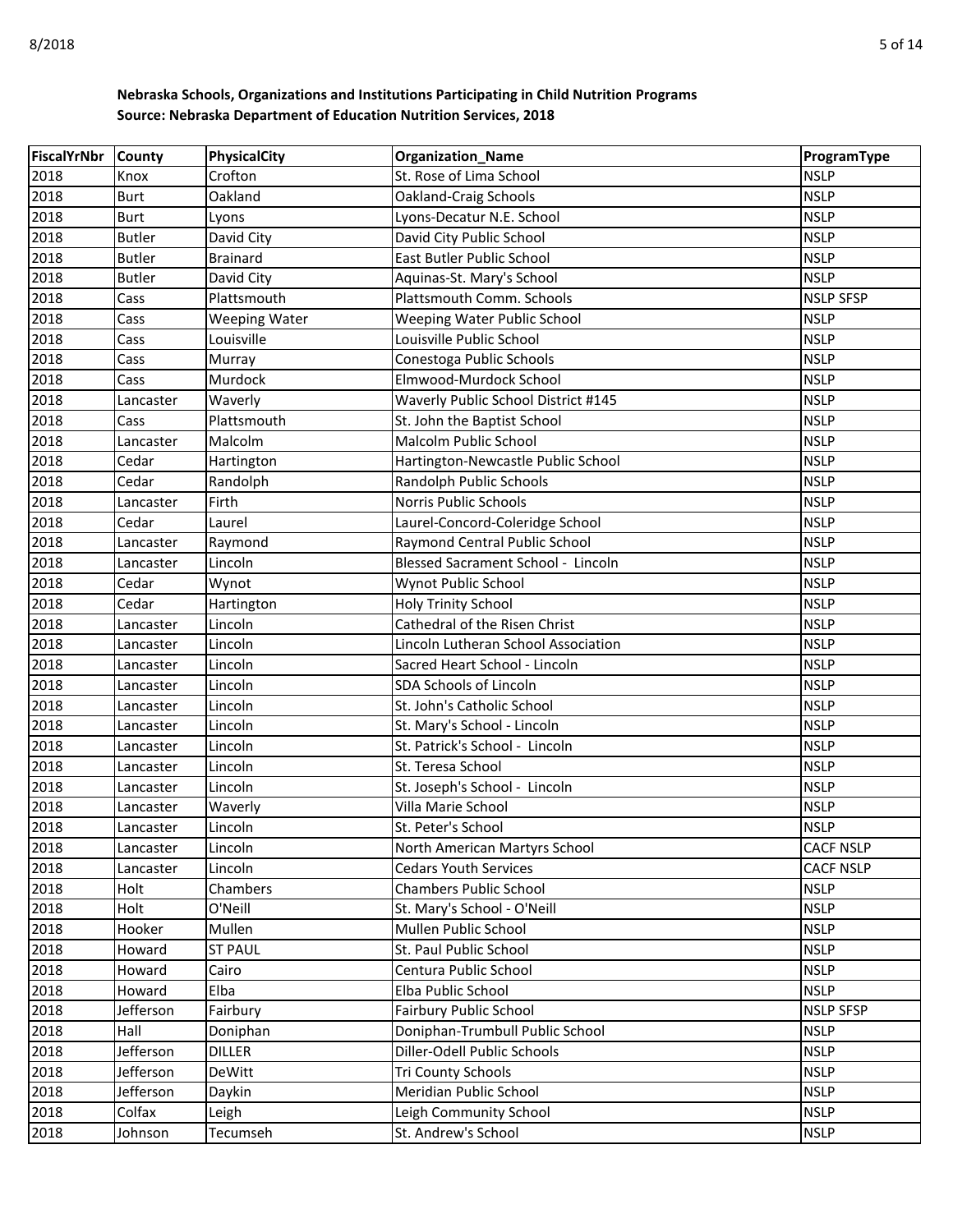| FiscalYrNbr County |           | <b>PhysicalCity</b> | <b>Organization_Name</b>                | ProgramType           |
|--------------------|-----------|---------------------|-----------------------------------------|-----------------------|
| 2018               | Colfax    | Clarkson            | Clarkson Public School                  | <b>NSLP</b>           |
| 2018               | Kearney   | Axtell              | <b>Axtell Community School</b>          | <b>NSLP</b>           |
| 2018               | Kearney   | Minden              | Minden Public Schools                   | <b>NSLP SFSP</b>      |
| 2018               | Keith     | Ogallala            | Ogallala Public School                  | <b>NSLP SFSP</b>      |
| 2018               | Keith     | Paxton              | <b>Paxton Consolidated School</b>       | <b>NSLP</b>           |
| 2018               | Colfax    | Clarkson            | St. John Neumann School                 | <b>NSLP</b>           |
| 2018               | Colfax    | Howells             | Howells Community Catholic School       | <b>NSLP</b>           |
| 2018               | Cuming    | <b>West Point</b>   | West Point Public School                | <b>NSLP</b>           |
| 2018               | Cuming    | <b>BANCROFT</b>     | <b>Bancroft-Rosalie School</b>          | <b>NSLP</b>           |
| 2018               | Cuming    | Wisner              | Wisner-Pilger Public School             | <b>NSLP</b>           |
| 2018               | Cuming    | <b>West Point</b>   | St. Paul Lutheran School - West Point   | <b>NSLP</b>           |
| 2018               | Custer    | Merna               | Anselmo-Merna Public School             | <b>NSLP</b>           |
| 2018               | Custer    | <b>Broken Bow</b>   | Broken Bow Public School                | <b>CACF NSLP SFSP</b> |
| 2018               | Custer    | Ansley              | Ansley Public School                    | <b>NSLP SFSP</b>      |
| 2018               | Custer    | Sargent             | Sargent Public School                   | <b>NSLP</b>           |
| 2018               | Custer    | Arnold              | Arnold Public School                    | <b>NSLP</b>           |
| 2018               | Custer    | Callaway            | Callaway Public School                  | <b>NSLP SFSP</b>      |
| 2018               | Dakota    | Homer               | Homer Community School                  | <b>NSLP</b>           |
| 2018               | Dakota    | South Sioux City    | St. Michael's School - South Sioux City | <b>NSLP</b>           |
| 2018               | Keith     | Ogallala            | St. Luke's Catholic School              | <b>NSLP</b>           |
| 2018               | Keith     | Ogallala            | St. Paul Lutheran School - Ogallala     | <b>NSLP</b>           |
| 2018               | Keya Paha | Springview          | Keya Paha County Schools                | <b>NSLP</b>           |
| 2018               | Kimball   | Kimball             | Kimball Public Schools                  | <b>NSLP SFSP</b>      |
| 2018               | Hall      | <b>Grand Island</b> | Northwest Public Schools                | <b>NSLP</b>           |
| 2018               | Hall      | Wood River          | <b>Wood River Rural Schools</b>         | <b>NSLP</b>           |
| 2018               | Dawes     | Chadron             | <b>Chadron City Schools</b>             | <b>NSLP</b>           |
| 2018               | Hall      | Grand Island        | Trinity Lutheran School - Grand Island  | <b>NSLP</b>           |
| 2018               | Dawes     | Crawford            | <b>Crawford Public Schools</b>          | <b>NSLP</b>           |
| 2018               | Hamilton  | Giltner             | Giltner Public School                   | <b>NSLP</b>           |
| 2018               | Hamilton  | Hampton             | <b>Hampton Public School</b>            | <b>NSLP</b>           |
| 2018               | Hamilton  | Aurora              | Aurora Public Schools                   | <b>NSLP</b>           |
| 2018               | Hamilton  | Hampton             | Hampton Lutheran School                 | <b>NSLP</b>           |
| 2018               | Harlan    | Alma                | Alma Public School                      | <b>NSLP</b>           |
| 2018               | Hayes     | <b>Hayes Center</b> | Hayes Center Public School              | <b>NSLP</b>           |
| 2018               | Holt      | O'Neill             | O'Neill Public Schools                  | <b>NSLP SFSP</b>      |
| 2018               | Holt      | Ewing               | <b>Ewing Public School</b>              | <b>NSLP</b>           |
| 2018               | Dawson    | Lexington           | Lexington Public Schools                | <b>NSLP SFSP</b>      |
| 2018               | Holt      | Stuart              | <b>Stuart Public School</b>             | <b>NSLP</b>           |
| 2018               | Dawson    | Overton             | Overton Public School                   | <b>NSLP SFSP</b>      |
| 2018               | Furnas    | Oxford              | Southern Valley Schools                 | <b>NSLP</b>           |
| 2018               | Gage      | Wymore              | Southern Public Schools                 | <b>NSLP</b>           |
| 2018               | Gage      | <b>Beatrice</b>     | <b>Beatrice Public School</b>           | <b>NSLP SFSP</b>      |
| 2018               | Gage      | Adams               | Freeman Public School                   | <b>NSLP</b>           |
| 2018               | Gage      | <b>Beatrice</b>     | St. Paul Lutheran School - Beatrice     | <b>NSLP</b>           |
| 2018               | Garden    | Oshkosh             | <b>Garden County Schools</b>            | <b>NSLP SFSP</b>      |
| 2018               | Garfield  | Burwell             | <b>Burwell Public Schools</b>           | <b>NSLP</b>           |
| 2018               | Gosper    | Elwood              | <b>Elwood Public Schools</b>            | <b>NSLP SFSP</b>      |
| 2018               | Grant     | Hyannis             | District 11 Area Schools                | <b>NSLP</b>           |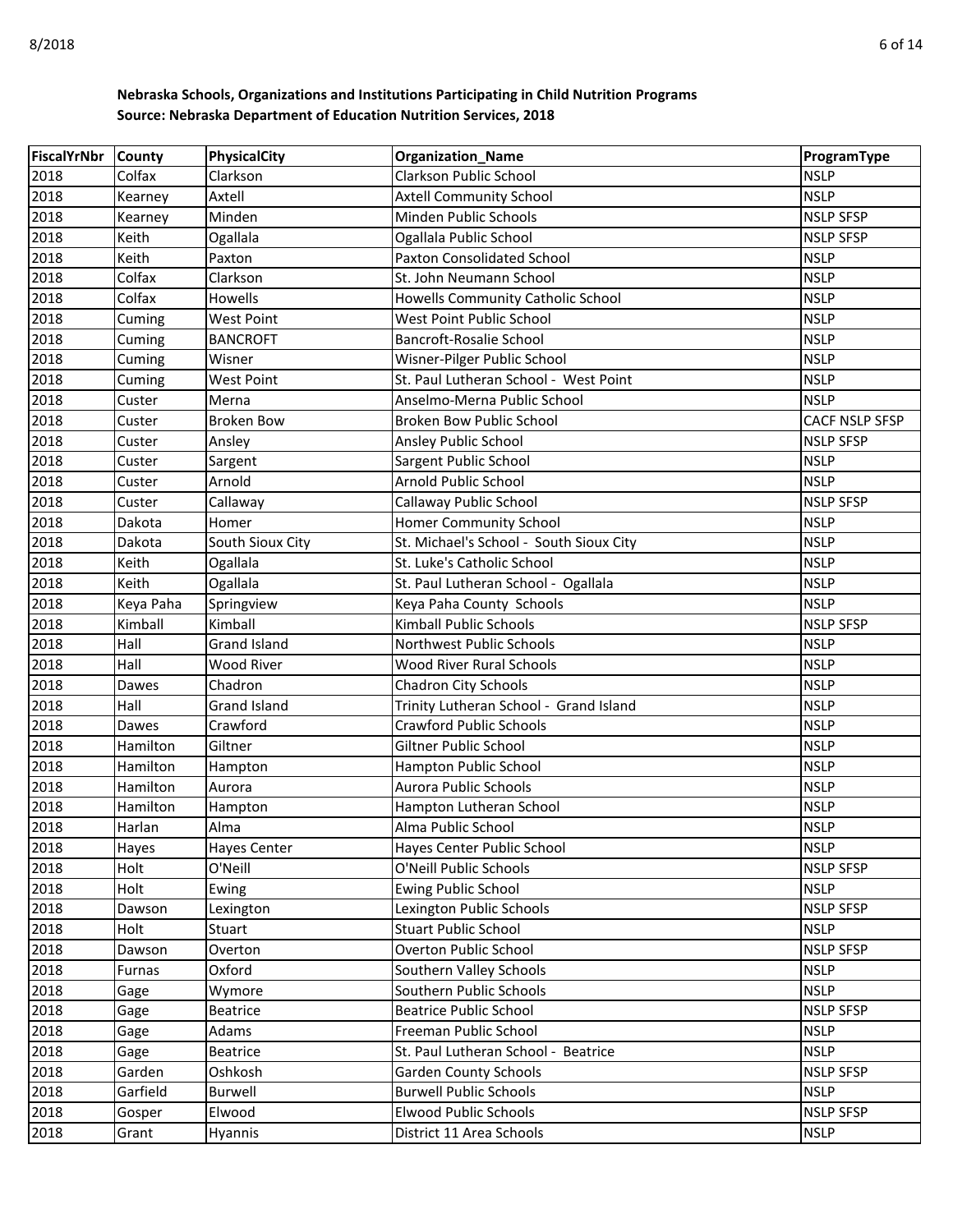| FiscalYrNbr  | <b>County</b>      | <b>PhysicalCity</b>    | <b>Organization_Name</b>                                   | ProgramType                   |
|--------------|--------------------|------------------------|------------------------------------------------------------|-------------------------------|
| 2018         | Greeley            | Spalding               | <b>Spalding Academy</b>                                    | <b>NSLP</b>                   |
| 2018         | Douglas            | Omaha                  | St. Thomas More School                                     | <b>NSLP</b>                   |
| 2018         | Douglas            | Omaha                  | St. Wenceslaus School - Omaha                              | <b>NSLP</b>                   |
| 2018         | Douglas            | <b>OMAHA</b>           | Douglas County Youth Center                                | <b>NSLP</b>                   |
| 2018         | Douglas            | Omaha                  | Child Saving Institute                                     | <b>CACF NSLP</b>              |
| 2018         | Douglas            | Omaha                  | <b>NOVA Therapeutic Community</b>                          | <b>NSLP</b>                   |
| 2018         | Douglas            | Omaha                  | Children's Emergency Shelter-Heartland Family Service      | <b>NSLP</b>                   |
| 2018         | Dundy              | Benkelman              | Dundy County Public School                                 | <b>NSLP SFSP</b>              |
| 2018         | Fillmore           | Geneva                 | Fillmore County School District                            | <b>NSLP</b>                   |
| 2018         | Fillmore           | Shickley               | Shickley Public School                                     | <b>NSLP</b>                   |
| 2018         | Fillmore           | Geneva                 | Youth Rehabilitation and Treatment Center                  | <b>NSLP</b>                   |
| 2018         | Franklin           | Franklin               | Franklin Public School                                     | <b>NSLP</b>                   |
| 2018         | Frontier           | Maywood                | Maywood Public School                                      | <b>NSLP</b>                   |
| 2018         | Frontier           | <b>Eustis</b>          | <b>Eustis-Farnam Public Schools</b>                        | <b>NSLP</b>                   |
| 2018         | Frontier           | Curtis                 | <b>Medicine Valley School</b>                              | <b>NSLP</b>                   |
| 2018         | Furnas             | Arapahoe               | Arapahoe Public School                                     | <b>NSLP</b>                   |
| 2018         | Dawson             | Gothenburg             | Gothenburg Public School                                   | <b>NSLP</b>                   |
| 2018         | Dawson             | Sumner                 | Sumner Eddyville Miller School                             | <b>NSLP</b>                   |
| 2018         | Deuel              | <b>Big Springs</b>     | South Platte Public Schools                                | <b>NSLP</b>                   |
| 2018         | Dixon              | Ponca                  | Ponca Public School                                        | <b>NSLP</b>                   |
| 2018         | Dixon              | Allen                  | <b>Allen Consolidated Schools</b>                          | <b>NSLP</b>                   |
| 2018         | Dodge              | Scribner               | Scribner-Snyder Schools                                    | <b>NSLP</b>                   |
| 2018         | Dodge              | Hooper                 | Logan View Public School                                   | <b>NSLP</b>                   |
| 2018         | Dodge              | North Bend             | North Bend Central Public Schools                          | <b>NSLP</b>                   |
| 2018         | Dodge              | Fremont                | Archbishop Bergan Catholic School                          | <b>NSLP</b>                   |
| 2018         | Dodge              | Fremont                | Trinity Lutheran School - Fremont                          | <b>NSLP</b>                   |
| 2018         | Dodge              | Dodge                  | St. Wenceslaus School - Dodge                              | <b>NSLP</b>                   |
| 2018         | Douglas            | Elkhorn                | <b>Elkhorn Public Schools</b>                              | <b>NSLP</b>                   |
| 2018         | Douglas            | Omaha                  | <b>Millard Public Schools</b>                              | <b>NSLP SFSP</b>              |
| 2018         | Douglas            | Omaha                  | <b>Westside Community Schools</b>                          | <b>NSLP SFSP</b>              |
| 2018         | Douglas            | Omaha                  | Christ the King School                                     | <b>NSLP</b>                   |
| 2018         | Douglas            | Omaha                  | Madonna School                                             | <b>NSLP</b>                   |
| 2018         | Douglas            | Omaha                  | St. Bernard's School                                       | <b>CACF NSLP</b>              |
| 2018         | Douglas            | Omaha                  | Concordia Lutheran Schools of Omaha, Inc.                  | <b>NSLP</b>                   |
| 2018<br>2018 | Douglas            | Omaha                  | St. Peter and Paul School<br><b>Ralston Public Schools</b> | <b>NSLP</b>                   |
| 2018         | Douglas            | Omaha Ralston<br>Omaha | Jesuit Academy                                             | CACF NSLP SFSP<br><b>NSLP</b> |
| 2018         | Douglas<br>Douglas | <b>Boys Town</b>       | Father Flanagan's Boys Home                                | <b>NSLP</b>                   |
| 2018         | Douglas            | Omaha                  | St. Stephen the Martyr School                              | <b>NSLP</b>                   |
| 2018         | Douglas            | Omaha                  | All Saints School - Omaha                                  | <b>NSLP</b>                   |
| 2018         | Douglas            | Omaha                  | Holy Cross School                                          | <b>NSLP</b>                   |
| 2018         | Douglas            | Omaha                  | Mary Our Queen School                                      | <b>NSLP</b>                   |
| 2018         | Douglas            | Omaha                  | St. Vincent DePaul School                                  | <b>NSLP</b>                   |
| 2018         | Douglas            | Omaha                  | Our Lady of Lourdes School                                 | <b>NSLP</b>                   |
| 2018         | Douglas            | Omaha                  | Sacred Heart School - Omaha                                | <b>NSLP</b>                   |
| 2018         | Douglas            | Omaha                  | St. Cecilia's Cathedral Corp. of Omaha                     | <b>CACF NSLP</b>              |
| 2018         | Douglas            | Ralston                | St. Gerald Catholic School                                 | <b>NSLP</b>                   |
| 2018         | Douglas            | Omaha                  | St. James-Seton School                                     | <b>NSLP</b>                   |
|              |                    |                        |                                                            |                               |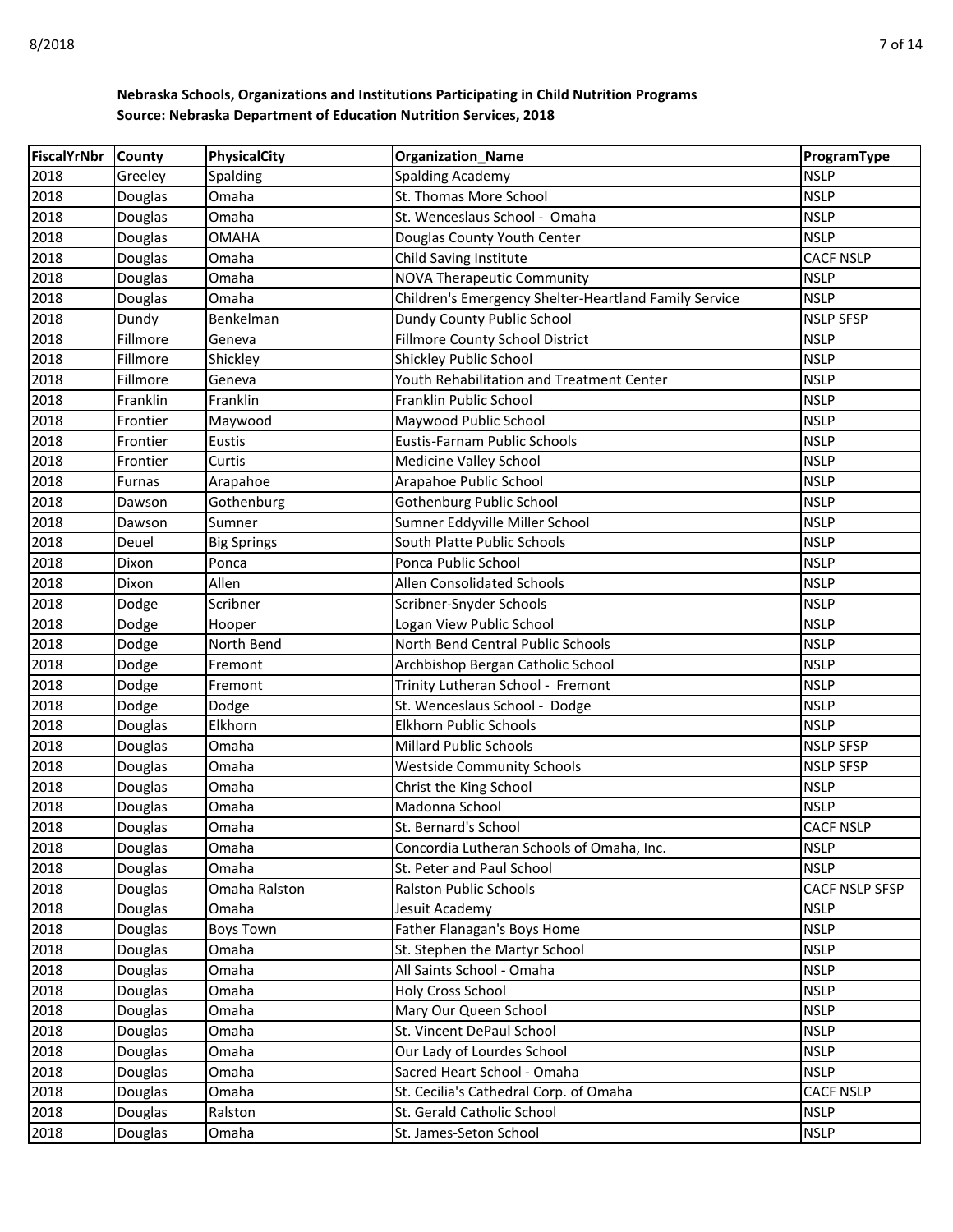| <b>FiscalYrNbr</b> | <b>County</b>       | PhysicalCity      | <b>Organization_Name</b>                              | ProgramType |
|--------------------|---------------------|-------------------|-------------------------------------------------------|-------------|
| 2018               | Douglas             | Omaha             | St. Joan of Arc School                                | <b>NSLP</b> |
| 2018               | Douglas             | Omaha             | St. Margaret Mary School                              | <b>NSLP</b> |
| 2018               | Douglas             | Omaha             | St. Philip Neri School                                | <b>NSLP</b> |
| 2018               | Douglas             | Omaha             | St. Pius X/St. Leo School                             | <b>NSLP</b> |
| 2018               | Douglas             | Omaha             | St. Robert Bellarmine School                          | <b>NSLP</b> |
| 2018               | Douglas             | Bennington        | Bennington Public School                              | <b>NSLP</b> |
| 2018               | Pierce              | Hadar             | Immanuel Lutheran School - Hadar                      | <b>NSLP</b> |
| 2018               | Valley              | Ord               | St. Mary's School - Ord                               | <b>NSLP</b> |
| 2018               | <b>Buffalo</b>      | Elm Creek         | Elm Creek Public School                               | <b>NSLP</b> |
| 2018               | Johnson             | Sterling          | <b>Sterling Public School</b>                         | <b>NSLP</b> |
| 2018               | Knox                | Creighton         | St. Ludger School                                     | <b>NSLP</b> |
| 2018               | Douglas             | Omaha             | Midwest Child Care Association - Home Sponsor         | <b>DCH</b>  |
| 2018               | Johnson             | Tecumseh          | <b>Child Nutrition Services</b>                       | <b>DCH</b>  |
| 2018               | Lancaster           | Lincoln           | Family Service Association - Home Sponsor             | <b>DCH</b>  |
| 2018               | Sarpy               | Bellevue          | Offutt AFB Child Dev. Center                          | <b>DCH</b>  |
| 2018               | Lancaster           | Lincoln           | Provider's Network Inc.                               | <b>DCH</b>  |
| 2018               | Douglas             | Omaha             | <b>Heartland Family Service</b>                       | <b>DCH</b>  |
| 2018               | <b>Scotts Bluff</b> | Gering            | Panhandle Family Day Care                             | <b>DCH</b>  |
| 2018               | Adams               | Hastings          | Children's Ark Day Care                               | <b>CACF</b> |
| 2018               | Adams               | <b>Hastings</b>   | Child Dev. Council of Adams County                    | <b>CACF</b> |
| 2018               | Platte              | Columbus          | Immanuel Lutheran School - Columbus                   | <b>NSLP</b> |
| 2018               | Adams               | <b>Hastings</b>   | Gingerbread Playschool, Inc.                          | <b>CACF</b> |
| 2018               | <b>Buffalo</b>      | Kearney           | Sonshine World - New Life Assembly                    | <b>CACF</b> |
| 2018               | <b>Buffalo</b>      | Kearney           | Pumpkin Patch Child Care                              | <b>CACF</b> |
| 2018               | Cass                | Plattsmouth       | Plattsmouth Head Start- Plattsmouth Community Schools | <b>CACF</b> |
| 2018               | Cass                | Plattsmouth       | <b>Happy Hearts Day Care</b>                          | <b>CACF</b> |
| 2018               | Custer              | <b>Broken Bow</b> | Precious Angel Child Care                             | <b>CACF</b> |
| 2018               | Dakota              | South Sioux City  | <b>Cubby Care Campus</b>                              | <b>CACF</b> |
| 2018               | <b>Buffalo</b>      | Kearney           | Mid-Nebraska Community Action                         | <b>CACF</b> |
| 2018               | Dawes               | Chadron           | Northwest Community Action Partnership                | <b>CACF</b> |
| 2018               | Dawes               | Chadron           | Child Development Center -- CSC                       | <b>CACF</b> |
| 2018               | Dawson              | Cozad             | Cozad Child Care                                      | <b>CACF</b> |
| 2018               | Dawson              | Gothenburg        | <b>Building Blocks Child Care</b>                     | <b>CACF</b> |
| 2018               | Cass                | Ashland           | <b>INE Lutheran Outdoor Ministries</b>                | <b>NSLP</b> |
| 2018               | Dodge               | Fremont           | Dodge County Project Head Start                       | <b>CACF</b> |
| 2018               | Douglas             | Omaha             | <b>UNMC Child Care</b>                                | <b>CACF</b> |
| 2018               | Lancaster           | Lincoln           | The Children's Place                                  | CACF        |
| 2018               | Lancaster           | Lincoln           | <b>Busy Feet</b>                                      | <b>CACF</b> |
| 2018               | Lancaster           | Lincoln           | St. Mark's Kid Zone Preschool                         | <b>CACF</b> |
| 2018               | Knox                | Niobrara          | Santee Sioux Head Start                               | <b>CACF</b> |
| 2018               | Gage                | Adams             | <b>Gold Crest Child Care</b>                          | <b>CACF</b> |
| 2018               | Madison             | Norfolk           | Wesley Center, Inc.                                   | <b>CACF</b> |
| 2018               | Douglas             | Omaha             | Over The Rainbow Child Care                           | <b>CACF</b> |
| 2018               | Lancaster           | Lincoln           | Rosemont Day Care                                     | <b>CACF</b> |
| 2018               | Douglas             | Omaha             | The Family Place - Nebraska Medical Center            | <b>CACF</b> |
| 2018               | Douglas             | Omaha             | University of Nebraska - Omaha Child Care             | <b>CACF</b> |
| 2018               | Lancaster           | Lincoln           | Coddington Learning Center                            | <b>CACF</b> |
| 2018               | Douglas             | Omaha             | Covered Wagon Scout Reservation                       | <b>NSLP</b> |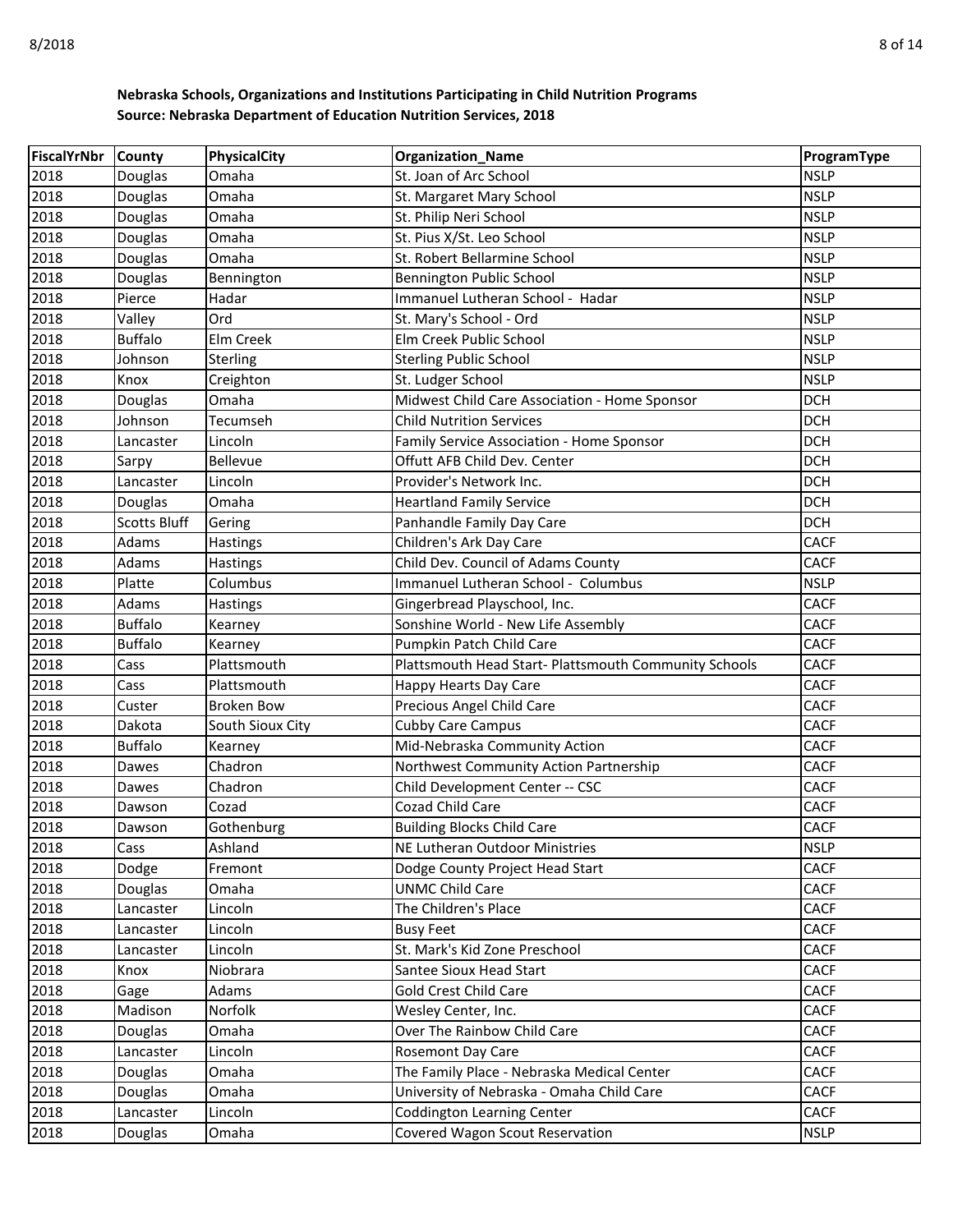| <b>FiscalYrNbr</b> | <b>County</b>        | PhysicalCity        | <b>Organization_Name</b>                                                            | ProgramType                |
|--------------------|----------------------|---------------------|-------------------------------------------------------------------------------------|----------------------------|
| 2018               | Madison              | <b>Norfolk</b>      | Liberty Centre Services, Inc.                                                       | <b>CACF</b>                |
| 2018               | Douglas              | Omaha               | Friendship Program                                                                  | <b>CACF</b>                |
| 2018               | Sarpy                | Offutt AFB          | Offutt Youth Program                                                                | <b>CACF</b>                |
| 2018               | Lancaster            | Lincoln             | Trinity Infant & Child Care Center                                                  | <b>CACF</b>                |
| 2018               | Douglas              | Omaha               | Bere's Child Care, L.L.C.                                                           | <b>CACF</b>                |
| 2018               | Sarpy                | Papillion           | <b>Sarpy County Head Start</b>                                                      | <b>CACF</b>                |
| 2018               | Sarpy                | Bellevue            | <b>Only Quality Kids</b>                                                            | <b>CACF</b>                |
| 2018               | <b>Scotts Bluff</b>  | Scottsbluff         | Panhandle Day Care Center, Inc.                                                     | <b>CACF</b>                |
| 2018               | Lancaster            | Lincoln             | Bethany Day Care                                                                    | <b>CACF</b>                |
| 2018               | Douglas              | Omaha               | Nared's Peewee Palace                                                               | <b>CACF</b>                |
| 2018               | Knox                 | Niobrara            | Takoja Tipi Day Care                                                                | <b>CACF</b>                |
| 2018               | Douglas              | Omaha               | B.E.T. Daycare                                                                      | <b>CACF</b>                |
| 2018               | Douglas              | Omaha               | Lollipop Patch Day Care                                                             | <b>CACF</b>                |
| 2018               | Hall                 | <b>Grand Island</b> | Noah's Ark Child Care & Preschool                                                   | <b>CACF</b>                |
| 2018               | Douglas              | Omaha               | James R Russell Child Development                                                   | <b>CACF</b>                |
| 2018               | <b>Red Willow</b>    | <b>McCook</b>       | Little Folks Child Care                                                             | <b>CACF</b>                |
| 2018               | Douglas              | Omaha               | Little Lambs Day Care & Preschool                                                   | <b>CACF</b>                |
| 2018               | Perkins              | Grant               | Hugs-N-Teddy Bears                                                                  | <b>CACF</b>                |
| 2018               | Douglas              | Waterloo            | Country Care Child Care                                                             | <b>CACF</b>                |
| 2018               | Knox                 | Wausa               | Thabor Tots Child Care Center                                                       | <b>CACF</b>                |
| 2018               | Douglas              | Omaha               | Crayon Castle Child Care                                                            | <b>CACF</b>                |
| 2018               | Douglas              | Omaha               | <b>Westside Early Childhood Centers</b>                                             | <b>CACF</b>                |
| 2018               | Douglas              | Omaha               | Miss Margies Child Care                                                             | <b>CACF</b>                |
| 2018               | Nemaha               | Peru                | Peru Day Care Inc.                                                                  | <b>CACF</b>                |
| 2018               | Douglas              | Omaha               | Playtime Educational Center                                                         | <b>CACF</b>                |
| 2018               | Lancaster            | Lincoln             | Loving Hearts Child Dev. Center                                                     | <b>CACF</b>                |
| 2018               | Jefferson            | Fairbury            | <b>Kids Connection</b>                                                              | <b>CACF</b>                |
| 2018               | Lincoln              | North Platte        | North Platte Community Day Care Center                                              | <b>CACF</b>                |
| 2018               | Madison              | Norfolk             | <b>Helping Hands Day Care</b>                                                       | <b>CACF</b>                |
| 2018               | Douglas              | Omaha Omaha         | Boys & Girls Clubs of Omaha                                                         | <b>CACF SFSP</b>           |
| 2018               | Lancaster            | Lincoln             | Kid's First Inc.                                                                    | <b>CACF</b>                |
| 2018               | Lancaster            | Lincoln             | Sheridan Child Dev. Center                                                          | <b>CACF</b>                |
| 2018<br>2018       | Jefferson<br>Douglas | Fairbury            | Blue Valley Community Action, Inc.<br>Social Settlement dba Kids Can Community Ctr. | <b>CACF</b><br><b>CACF</b> |
| 2018               | Douglas              | Omaha<br>omaha      | Precious Memories Child Care                                                        | <b>CACF</b>                |
| 2018               | Lancaster            | Lincoln             | Southeast Community College                                                         | <b>CACF</b>                |
| 2018               | Richardson           | Humboldt            | S.E. Nebr. Community Action Council                                                 | <b>CACF</b>                |
| 2018               | Madison              | Norfolk             | Sherry's House                                                                      | <b>CACF</b>                |
| 2018               | Lancaster            | Lincoln             | Building Blocks Learning Center, Inc.                                               | <b>CACF</b>                |
| 2018               | Douglas              | Omaha               | <b>Atonement Child Care Centers</b>                                                 | <b>CACF</b>                |
| 2018               | Douglas              | Omaha               | Alpha School                                                                        | <b>CACF</b>                |
| 2018               | Lancaster            | Lincoln             | Malone Community Day Care Center                                                    | <b>CACF</b>                |
| 2018               | Douglas              | Omaha               | Gracie's Precious Angels Day Care                                                   | <b>CACF</b>                |
| 2018               | Johnson              | Tecumseh            | <b>Blessings From Above Day Care</b>                                                | <b>CACF</b>                |
| 2018               | Douglas              | Omaha               | Get Ready Set Grow                                                                  | <b>CACF</b>                |
| 2018               | Lancaster            | Lincoln             | Noah's Ark Christian Preschool                                                      | <b>CACF</b>                |
| 2018               | Richardson           | Humboldt            | Humboldt/Tablerock-Steinauer                                                        | <b>NSLP</b>                |
| 2018               | Sarpy                | Bellevue            | Offutt Child Development Center                                                     | <b>CACF</b>                |
|                    |                      |                     |                                                                                     |                            |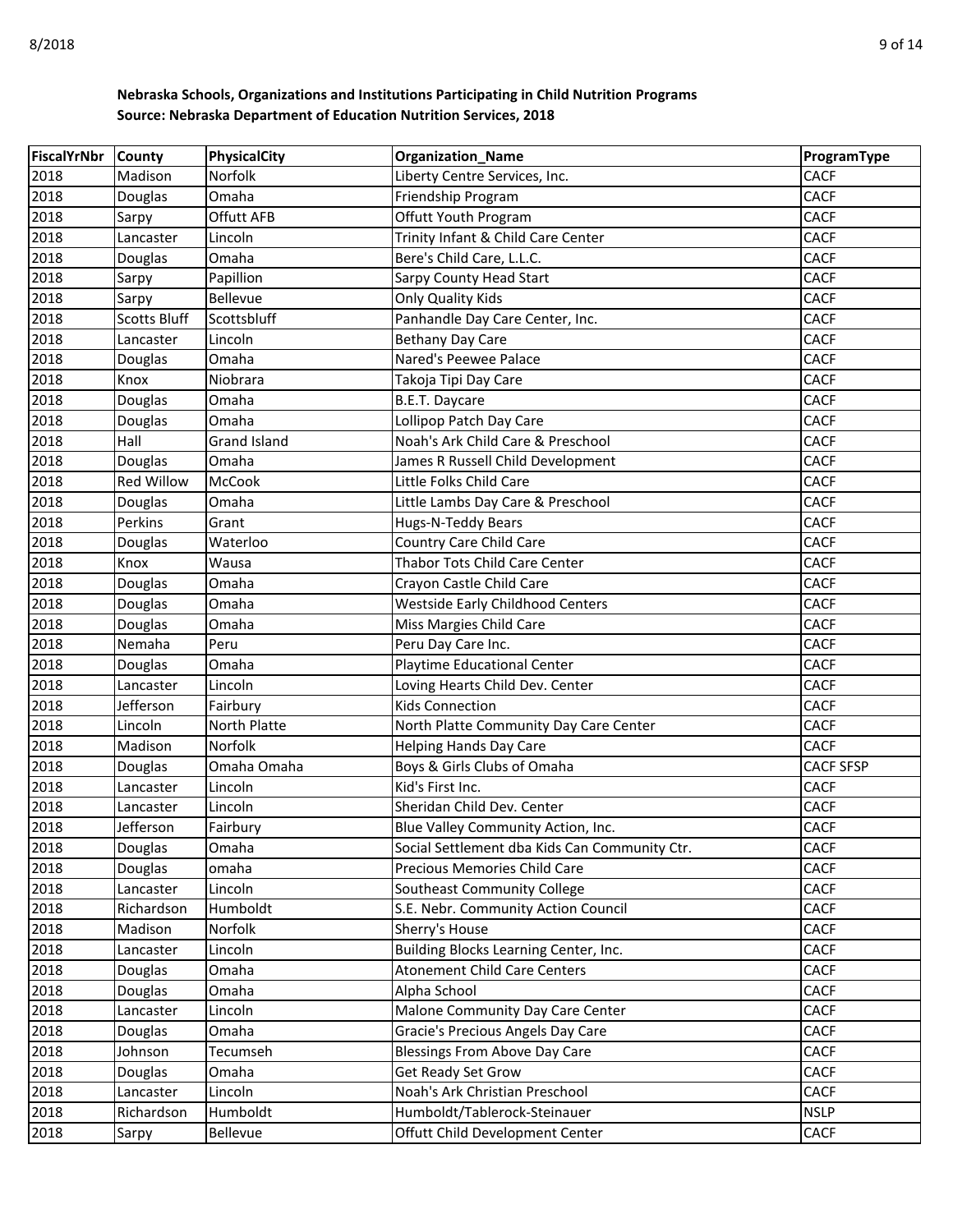| <b>FiscalYrNbr</b> | <b>County</b>       | <b>PhysicalCity</b> | <b>Organization Name</b>                              | ProgramType                |
|--------------------|---------------------|---------------------|-------------------------------------------------------|----------------------------|
| 2018               | <b>Scotts Bluff</b> | Scottsbluff         | Kids First/First United Methodist                     | <b>CACF</b>                |
| 2018               | Douglas             | Omaha               | <b>Community Alliance Rehabilitation</b>              | <b>CACF</b>                |
| 2018               | Lancaster           | Lincoln             | <b>Family Service Association</b>                     | <b>CACF</b>                |
| 2018               | Seward              | Milford             | Little Leaps of Faith                                 | <b>CACF</b>                |
| 2018               | Lincoln             | Maxwell             | <b>Maxwell Public Schools</b>                         | <b>NSLP</b>                |
| 2018               | Nance               | Genoa               | Twin River Public School                              | <b>NSLP SFSP</b>           |
| 2018               | Polk                | Stromsburg          | <b>Cross County Community Schools</b>                 | <b>NSLP</b>                |
| 2018               | Hall                | <b>Grand Island</b> | Goodwill Industries of Greater Nebraska, Inc.         | <b>CACF</b>                |
| 2018               | Platte              | Columbus            | Kid's Express Child Care Center                       | <b>CACF</b>                |
| 2018               | Wayne               | Wayne               | Rainbow World Child Care                              | <b>CACF</b>                |
| 2018               | Hall                | Doniphan            | Little Miracles Child Care                            | <b>CACF</b>                |
| 2018               | Lancaster           | Lincoln             | Merry Manor Day Care Center                           | <b>CACF</b>                |
| 2018               | Seward              | Seward              | St. Vincent DePaul Catholic                           | <b>NSLP</b>                |
| 2018               | Douglas             | Omaha               | KJH Inc. dba Exploratorium Learning Center            | <b>CACF</b>                |
| 2018               | Douglas             | Omaha               | Kiddie Kampus                                         | <b>CACF</b>                |
| 2018               | Douglas             | Omaha               | Simple Simon's Preschool/Day Care                     | <b>CACF</b>                |
| 2018               | Sherman             | Loup City           | Central Nebraska Community Services                   | <b>CACF</b>                |
| 2018               | Thurston            | Pender              | Northeast Nebraska Community Action Partnership, Inc. | <b>CACF</b>                |
| 2018               | Adams               | Portland            | <b>KinderCare Education LLC</b>                       | <b>CACF</b>                |
| 2018               | Lancaster           | Lincoln             | Tabitha Adult Day Services                            | <b>CACF</b>                |
| 2018               | Merrick             | Central City        | Merrick County Child Development Center               | <b>CACF</b>                |
| 2018               | <b>Buffalo</b>      | Kearney             | UNK Child Development Center                          | <b>CACF</b>                |
| 2018               | Douglas             | Lenexa              | LaPetite Academy                                      | <b>CACF</b>                |
| 2018               | Scotts Bluff        | Mitchell            | Golden Child Development Center                       | <b>CACF</b>                |
| 2018               | Kearney             | Wilcox              | Wilcox-Hildreth School                                | <b>NSLP</b>                |
| 2018               | Douglas             | Elkhorn             | St. Patrick's School - Elkhorn                        | <b>NSLP</b>                |
| 2018               | Thayer              | Hebron              | Thayer Central Community Schools                      | <b>NSLP</b>                |
| 2018               | Douglas             | Elkhorn             | Behaven Day Center, Inc.                              | <b>CACF</b>                |
| 2018               | Hall                | Grand Island        | Christ Lutheran Church - Grand Island                 | <b>CACF</b>                |
| 2018               | Douglas             | Omaha               | St. Paul Child Care                                   | <b>CACF</b>                |
| 2018               | Douglas             | Omaha               | Love and Learn -- Faith Westwood UMC                  | <b>CACF</b>                |
| 2018               | Garden              | Lewellen            | <b>Volunteers of America</b>                          | <b>CACF</b>                |
| 2018               | Douglas             | Omaha               | Educare of Omaha, Inc.                                | <b>CACF</b>                |
| 2018               | Cheyenne            | Sidney              | Here Wee Grow/Cheyenne Cty Child Development          | <b>CACF</b>                |
| 2018               | Lancaster           | Lincoln             | Zac's Place                                           | <b>CACF</b>                |
| 2018               | Lancaster           | Lincoln             | Ruth Staples CDL - UNL                                | <b>CACF</b>                |
| 2018               | Adams               | <b>Hastings</b>     | Pac2 Center                                           | <b>CACF</b>                |
| 2018               | Dodge               | Fremont             | Salem Little Saints Christian Childcare               | CACF                       |
| 2018               | Red Willow          | Bartley             | Southwest Public Schools                              | <b>NSLP</b>                |
| 2018               | Lancaster           | Lincoln             | Christ Kids' Child Care                               | <b>CACF</b>                |
| 2018               | Hall                | Grand Island        | St. Pauls Christian Childcare Center                  | <b>CACF</b><br><b>CACF</b> |
| 2018               | Lancaster           | Lincoln             | Parkview Christian School                             |                            |
| 2018               | Washington          | Blair               | Washington County Jail                                | <b>NSLP</b>                |
| 2018               | Thurston            | Macy                | Omaha Tribe Head Start                                | CACF                       |
| 2018               | Douglas             | Omaha               | Donna's Little Darlings Childcare, Inc.               | <b>CACF</b>                |
| 2018               | Cheyenne            | Sidney              | Kid's Korner                                          | <b>CACF</b>                |
| 2018               | Lancaster           | Lincoln             | Carousel Daycare & Preschool                          | <b>CACF</b>                |
| 2018               | Douglas             | omaha               | <b>Tiny Treasures</b>                                 | CACF                       |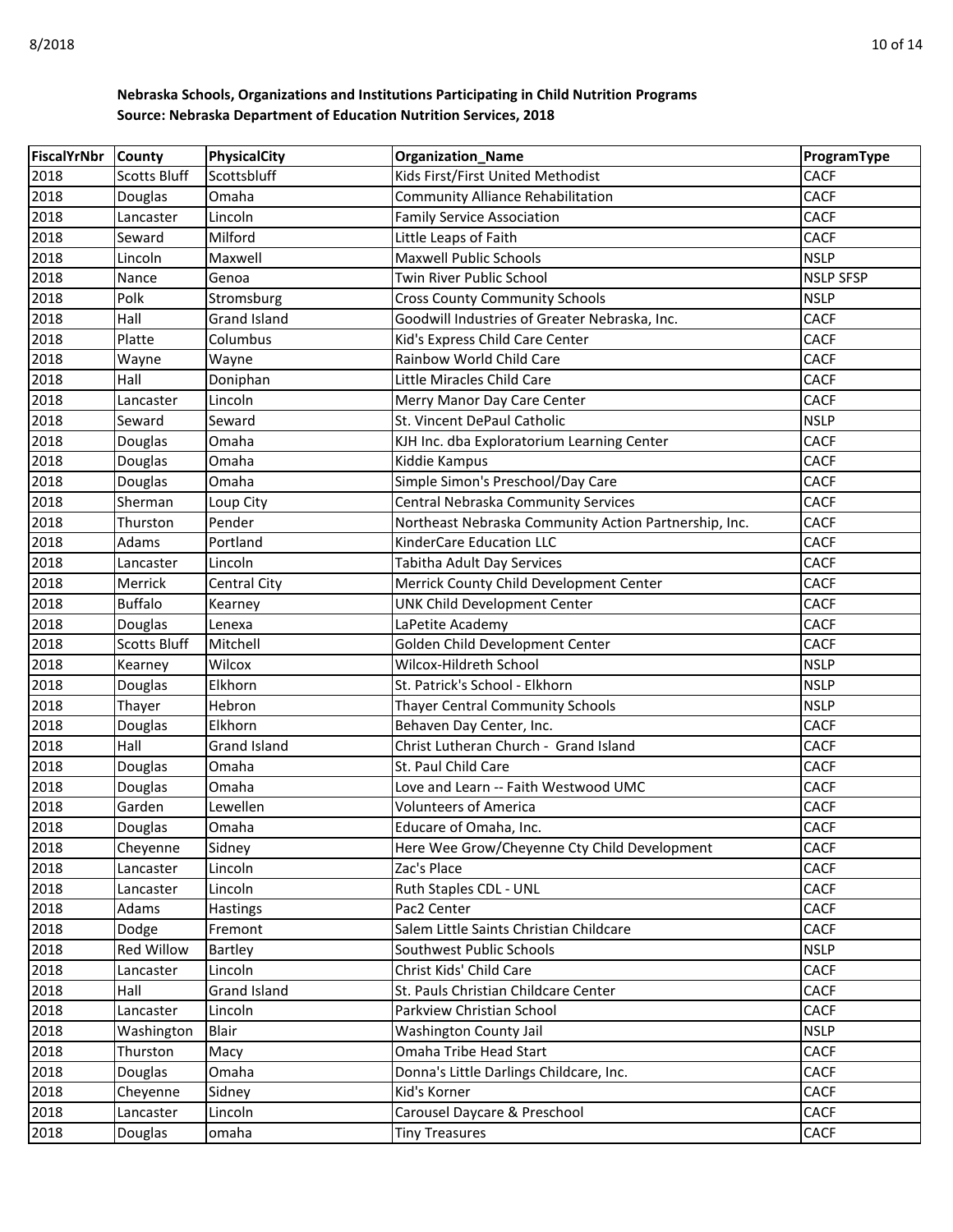| FiscalYrNbr  | County              | PhysicalCity         | <b>Organization_Name</b>                                                    | ProgramType              |
|--------------|---------------------|----------------------|-----------------------------------------------------------------------------|--------------------------|
| 2018         | Pierce              | Pierce               | Children's World                                                            | <b>CACF</b>              |
| 2018         | Valley              | Ord                  | Linda's Preschool LLC                                                       | <b>CACF</b>              |
| 2018         | Colfax              | Leigh                | Zion Community Daycare - Leigh                                              | <b>CACF</b>              |
| 2018         | Deuel               | Chappell             | Creek Valley Schools                                                        | <b>NSLP</b>              |
| 2018         | Phelps              | Holdrege             | All Saints School - Holdrege                                                | <b>NSLP</b>              |
| 2018         | Jefferson           | Plymouth             | St. Paul Lutheran School - Plymouth                                         | <b>NSLP</b>              |
| 2018         | Douglas             | Omaha                | Happy Faces Child Development Center                                        | <b>CACF</b>              |
| 2018         | York                | York                 | York General Child Care                                                     | <b>CACF</b>              |
| 2018         | Douglas             | Omaha                | Olive Crest Day Care                                                        | <b>CACF</b>              |
| 2018         | Lancaster           | Lincoln              | Academic Advantage Child Development                                        | <b>CACF</b>              |
| 2018         | Douglas             | Omaha                | YMCA Downtown Child Development Ctr.                                        | <b>CACF</b>              |
| 2018         | Lancaster           | Lincoln              | Capitol City Christian Church                                               | <b>CACF</b>              |
| 2018         | Lancaster           | Lincoln              | People's City Mission Home                                                  | <b>CACF</b>              |
| 2018         | Lancaster           | Lincoln              | Lincoln Parks and Recreation Adult Program                                  | <b>CACF</b>              |
| 2018         | Douglas             | Omaha                | Nebraska Children's Home Society                                            | <b>CACF</b>              |
| 2018         | Douglas             | Omaha                | New Cassel Retirement Center, Inc.                                          | <b>CACF</b>              |
| 2018         | Colfax              | Schuyler             | Noah's Ark Day Care                                                         | <b>CACF</b>              |
| 2018         | Perkins             | Grant                | Perkins County Schools                                                      | <b>NSLP</b>              |
| 2018         | Chase               | Imperial             | <b>Chase County Schools</b>                                                 | <b>NSLP</b>              |
| 2018         | Douglas             | Valley               | Douglas County West Community Schools                                       | <b>NSLP</b>              |
| 2018         | Dodge               | Fremont              | Fremont Children's Academy, Inc.                                            | <b>CACF</b>              |
| 2018         | Lancaster           | Lincoln              | Faith Lutheran School                                                       | <b>NSLP</b>              |
| 2018         | Lincoln             | North Platte         | Little Lamb Preschool & Daycare                                             | <b>CACF</b>              |
| 2018         | Sarpy               | Papillion            | Sarpy County Juvenile Justice Center                                        | <b>NSLP</b>              |
| 2018         | Hall                | <b>Grand Island</b>  | <b>Grand Island YMCA</b>                                                    | <b>CACF</b>              |
| 2018         | Scotts Bluff        | Gering               | The Learning Tree - Rejoice Lutheran Church                                 | <b>CACF</b>              |
| 2018         | Lancaster           | Lincoln              | Community Alternatives Nebraska                                             | <b>CACF</b>              |
| 2018         | Wayne               | Wayne                | PJ's Child Care Center                                                      | <b>CACF</b>              |
| 2018         | Holt                | Atkinson             | West Holt Public Schools                                                    | <b>NSLP</b>              |
| 2018         | Sheridan            | <b>GORDON</b>        | Gordon-Rushville Public Schools                                             | <b>NSLP SFSP</b>         |
| 2018         | Douglas             | Omaha Omaha          | Food Bank For The Heartland                                                 | <b>CACF SFSP</b>         |
| 2018         | Frontier            | Eustis               | Kinder Haus                                                                 | <b>CACF</b>              |
| 2018         | Sarpy               | Bellevue             | <b>Marions Quality Service</b>                                              | <b>CACF</b>              |
| 2018         | <b>Buffalo</b>      | Kearney              | Little Shepherd Kidz Place                                                  | <b>CACF</b>              |
| 2018         | Douglas             | Valley               | Valley Kids Club                                                            | <b>CACF</b>              |
| 2018         | Cass                | Louisville           | Kid's Place Child Care, Inc.                                                | <b>CACF</b>              |
| 2018         | Madison             | <b>Battle Creek</b>  | St. John Lutheran Church - In His Arms Daycare                              | <b>CACF</b>              |
| 2018         | Lancaster           | Lincoln              | Future Stars Inc./dba Little Stars                                          | CACF                     |
| 2018         | Douglas             | Omaha                | Midwest Child Care Association - Centers                                    | <b>CACF</b>              |
| 2018         | Nuckolls            | Superior             | <b>Superior Public School</b>                                               | <b>NSLP SFSP</b>         |
| 2018<br>2018 | Johnson<br>Adams    | Tecumseh<br>Hastings | Johnson County Central Public School<br>Beginnings Early Development Center | NSLP SFSP<br><b>CACF</b> |
| 2018         |                     |                      | Parkview Child Dev. Services, L.L.C.                                        | CACF                     |
| 2018         | Lancaster           | Lincoln              | <b>Fremont Family YMCA</b>                                                  | CACF                     |
| 2018         | Dodge               | Fremont              | First Congregational Church                                                 | <b>CACF</b>              |
| 2018         | Dodge<br>Lancaster  | Fremont<br>Lincoln   | Young Voices Child Dev. Center                                              | <b>CACF</b>              |
| 2018         | Hall                | Grand Island         | NE District Council of the Assemblies of God                                | <b>SFSP</b>              |
| 2018         | <b>Scotts Bluff</b> |                      |                                                                             | CACF                     |
|              |                     | Gering               | <b>Building Blocks Child Care</b>                                           |                          |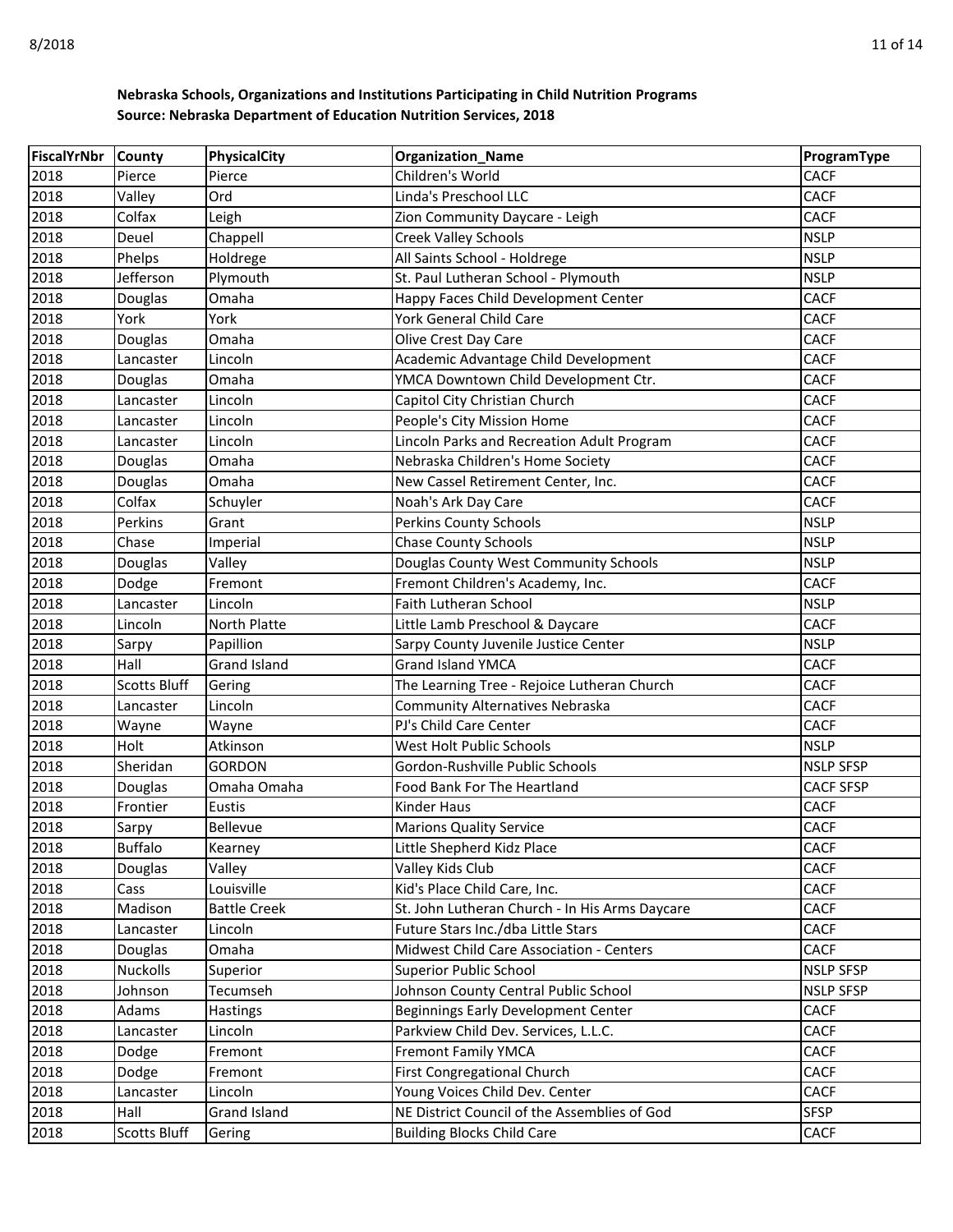| FiscalYrNbr | <b>County</b>       | <b>PhysicalCity</b>       | <b>Organization_Name</b>                            | ProgramType      |
|-------------|---------------------|---------------------------|-----------------------------------------------------|------------------|
| 2018        | Lancaster           | Lincoln                   | Kids Kourt LLC                                      | <b>CACF</b>      |
| 2018        | Hall                | Cairo                     | All Belong to Christ Daycare & Preschool            | <b>CACF</b>      |
| 2018        | Lancaster           | Lincoln                   | Pius X High School                                  | <b>NSLP</b>      |
| 2018        | <b>Hitchcock</b>    | Trenton                   | <b>Hitchcock County School</b>                      | <b>NSLP</b>      |
| 2018        | Adams               | <b>Hastings Hastings</b>  | YWCA of Adams County                                | <b>CACF SFSP</b> |
| 2018        | Douglas             | Omaha                     | Children's Express Childcare & Learning Center      | <b>CACF</b>      |
| 2018        | Antelope            | Tilden                    | Immanuel Lutheran/Little Lambs Daycare              | <b>CACF</b>      |
| 2018        | Lancaster           | Lincoln                   | Northeast Family Center                             | <b>CACF</b>      |
| 2018        | Lincoln             | North Platte North Platte | Salvation Army - North Platte                       | <b>CACF SFSP</b> |
| 2018        | Lancaster           | Lincoln                   | A Place to Grow Child Dev. Center, LLC              | <b>CACF</b>      |
| 2018        | Lancaster           | Lincoln                   | Faith Lutheran Touching Hearts                      | <b>CACF</b>      |
| 2018        | Madison             | Norfolk                   | St. Paul Lutheran School - Norfolk                  | <b>NSLP</b>      |
| 2018        | Sarpy               | LaVista                   | Beautiful Savior Lutheran Church                    | <b>CACF</b>      |
| 2018        | Adams               | Hastings                  | Lyndsey's Building Blocks Daycare LLC               | <b>CACF</b>      |
| 2018        | Hamilton            | Aurora                    | Aurora Child Care, Inc.                             | <b>CACF</b>      |
| 2018        | <b>Scotts Bluff</b> | Scottsbluff               | Community Christian Child Care Center               | <b>CACF</b>      |
| 2018        | York                | York                      | First Step Daycare                                  | <b>CACF</b>      |
| 2018        | Hall                | Grand Island              | St. Mary's Cathedral/Cathedral Daycare              | <b>CACF</b>      |
| 2018        | Lancaster           | Lincoln                   | Nebraska Correctional Youth Facility                | <b>NSLP</b>      |
| 2018        | Lancaster           | Lincoln                   | Kids Imagination Station                            | <b>CACF</b>      |
| 2018        | <b>Scotts Bluff</b> | Scottsbluff               | Lil Angels Playhouse                                | <b>CACF</b>      |
| 2018        | Holt                | O'Neill                   | Little Tots Daycare                                 | <b>CACF</b>      |
| 2018        | Madison             | Madison                   | Northeast NE Juvenile Services, Inc.                | <b>NSLP</b>      |
| 2018        | Sarpy               | LaVista                   | ABC & Me, Inc.                                      | <b>CACF</b>      |
| 2018        | Lancaster           | Lincoln                   | <b>RGEM Investments LLC</b>                         | <b>CACF</b>      |
| 2018        | Douglas             | Omaha                     | <b>BG Child Care Inc</b>                            | <b>CACF</b>      |
| 2018        | Lincoln             | North Platte              | North Platte Baptist Church dba Noah's Ark Day Care | <b>CACF</b>      |
| 2018        | <b>Buffalo</b>      | Kearney                   | Kidtopia Childcare Inc.                             | <b>CACF</b>      |
| 2018        | Sarpy               | Bellevue                  | St. James United Methodist Church                   | <b>CACF</b>      |
| 2018        | Douglas             | Omaha                     | Lifechangers Academy II                             | <b>CACF</b>      |
| 2018        | Lancaster           | Lincoln Lincoln           | Lighthouse                                          | <b>CACF SFSP</b> |
| 2018        | Douglas             | Omaha                     | Revolution of Love Academy                          | <b>CACF</b>      |
| 2018        | Saunders            | Wahoo                     | Wahoo Happy Hearts Daycare & Preschool              | <b>CACF</b>      |
| 2018        | Lancaster           | Lincoln                   | Christ United Methodist Church                      | <b>CACF</b>      |
| 2018        | Douglas             | Omaha                     | Our Precious Lambs Childcare & Preschool            | <b>CACF</b>      |
| 2018        | Madison             | Norfolk                   | Milestones Learning Center & Childcare              | <b>CACF</b>      |
| 2018        | Lancaster           | Lincoln                   | St. Michael Catholic School - Lincoln               | <b>NSLP</b>      |
| 2018        | Fillmore            | Geneva                    | Grace Lutheran School - Geneva                      | <b>NSLP</b>      |
| 2018        | Lancaster           | Lincoln                   | Food Bank of Lincoln                                | <b>SFSP</b>      |
| 2018        | <b>Scotts Bluff</b> | Scottsbluff               | River of Life/Assembly of God Church                | <b>CACF</b>      |
| 2018        | Custer              | Broken Bow Broken Bow     | <b>Central Plains Center For Services</b>           | <b>CACF SFSP</b> |
| 2018        | Lancaster           | Lincoln                   | Tribreanna Corp./Adventure Academy                  | <b>CACF</b>      |
| 2018        | Lancaster           | Waverly                   | School Dist. 145 Foundation For Education           | <b>CACF</b>      |
| 2018        | Sarpy               | Papillion                 | Daybreak                                            | <b>CACF</b>      |
| 2018        | Saunders            | Wahoo                     | Half Pints Child Care                               | CACF             |
| 2018        | Richardson          | <b>Falls City</b>         | Falls City Area Ministerial Association             | <b>SFSP</b>      |
| 2018        | Colfax              | Howells                   | Howells-Dodge Consolidated School District          | <b>NSLP</b>      |
| 2018        | Lincoln             | North Platte              | Jack and Jill Daycare Center and Preschool          | CACF             |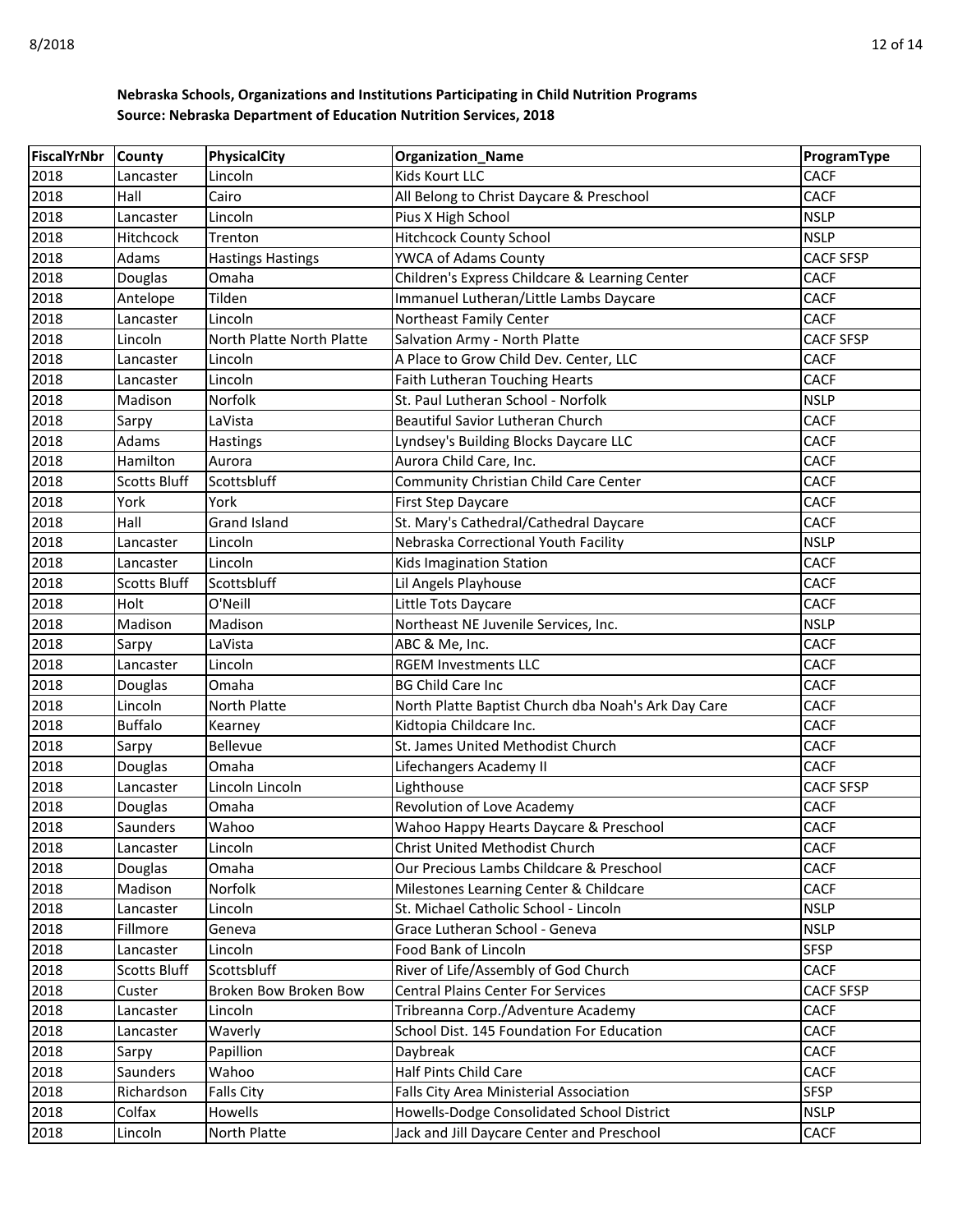| FiscalYrNbr | <b>County</b>       | <b>PhysicalCity</b> | <b>Organization_Name</b>                                   | ProgramType      |
|-------------|---------------------|---------------------|------------------------------------------------------------|------------------|
| 2018        | Sarpy               | La Vista,           | J & J Building Blocks Inc.                                 | <b>CACF</b>      |
| 2018        | Douglas             | Omaha               | Kid Biz, LLC                                               | <b>CACF</b>      |
| 2018        | Lincoln             | North Platte        | Ladybug Crossing Early Learning Center                     | <b>CACF</b>      |
| 2018        | <b>Buffalo</b>      | Kearney             | South Central Behavioral Services                          | <b>CACF</b>      |
| 2018        | Dawes               | Chadron             | Chadron State College/Upward Bound                         | <b>SFSP</b>      |
| 2018        | Lancaster           | Lincoln             | UNL - Children's Center                                    | <b>CACF</b>      |
| 2018        | Lancaster           | Lincoln             | TR Hepburn, Inc.dba O.U.R. Homes                           | <b>CACF</b>      |
| 2018        | Dodge               | Fremont             | Wee Generation/DSV Inc.                                    | <b>CACF</b>      |
| 2018        | Cuming              | <b>West Point</b>   | Guardian Angels Central Catholic Schools                   | <b>NSLP</b>      |
| 2018        | Dodge               | Fremont             | <b>ESU #2</b>                                              | <b>NSLP</b>      |
| 2018        | York                | York                | Lighthouse Academy/DBA York Academy                        | <b>CACF</b>      |
| 2018        | Douglas             | Elkhorn             | <b>Bethany First Steps</b>                                 | <b>CACF</b>      |
| 2018        | Douglas             | Omaha               | Early Learning Bright Beginnings, LLC                      | <b>CACF</b>      |
| 2018        | Sheridan            | <b>Hay Springs</b>  | Pioneer Manor Daycare                                      | <b>CACF</b>      |
| 2018        | Lancaster           | Lincoln             | Good Shepherd Presbyterian Church                          | <b>CACF</b>      |
| 2018        | Thurston            | Winnebago           | Winnebago Tribe of Nebraska                                | <b>CACF</b>      |
| 2018        | Douglas             | Omaha               | Maximum Heights Academy, LLC                               | <b>CACF</b>      |
| 2018        | Seward              | Seward              | Seward United Methodist Church                             | <b>CACF</b>      |
| 2018        | Greeley             | Greeley             | Central Valley Public School                               | <b>NSLP</b>      |
| 2018        | Boone               | Cedar Rapids        | Riverside Public School                                    | <b>NSLP</b>      |
| 2018        | Douglas             | Omaha               | Good Shepherd Lutheran School                              | <b>NSLP</b>      |
| 2018        | Lancaster           | Lincoln Lincoln     | The Salvation Army                                         | <b>CACF SFSP</b> |
| 2018        | Sarpy               | La Vista            | <b>ESU #3</b>                                              | <b>NSLP</b>      |
| 2018        | <b>Scotts Bluff</b> | Scottsbluff         | ESU #13                                                    | <b>CACF NSLP</b> |
| 2018        | Hall                | Grand Island        | Kids Come First Daycare & Learning Centr, LLC              | <b>CACF</b>      |
| 2018        | Douglas             | Omaha               | Omaha Early Learning Centers, Inc.                         | <b>CACF</b>      |
| 2018        | Madison             | Norfolk             | Christ the Servant American Lutheran Church                | <b>CACF</b>      |
| 2018        | Dixon               | Wakefield           | Humpty Dumpty DayCare Inc                                  | <b>CACF</b>      |
| 2018        | Douglas             | Omaha               | <b>Willow Tree Daycare</b>                                 | <b>CACF</b>      |
| 2018        | Lancaster           | Lincoln             | Foundations Progressive Learning Center, Inc.              | <b>CACF</b>      |
| 2018        | Douglas             | Omaha               | Nelson Mandela Elementary School                           | <b>NSLP</b>      |
| 2018        | Lancaster           | Lincoln             | <b>Educare of Lincoln</b>                                  | <b>CACF</b>      |
| 2018        | Knox                | Verdigre            | Alpine Village Community Daycare                           | <b>CACF</b>      |
| 2018        | Lancaster           | Lincoln             | Brandy's Bunch                                             | <b>CACF</b>      |
| 2018        | Dawson              | Gothenburg          | Learning Adventures Child Care Center, Inc.                | <b>CACF</b>      |
| 2018        | Douglas             | Omaha               | Shapiro Holdings, Inc. dba Children's Discovery Center     | <b>CACF</b>      |
| 2018        | Dodge               | Fremont             | Trinity Lutheran Early Childhood Center, LLC               | <b>CACF</b>      |
| 2018        | <b>Box Butte</b>    | Alliance            | Sher Bears United Methodist Church Child Dev Center        | CACF             |
| 2018        | Douglas             | Omaha               | Kashay's Childcare Learning Center, Inc                    | <b>CACF</b>      |
| 2018        | Hall                | <b>Grand Island</b> | Richard A. Cash, LLC dba KDL Childcare                     | <b>CACF</b>      |
| 2018        | Lancaster           | Lincoln             | <b>Christ Schools</b>                                      | <b>NSLP</b>      |
| 2018        | Madison             | Norfolk             | The Zone Afterschool Program                               | <b>CACF</b>      |
| 2018        | Douglas             | Omaha               | King of Kings Church                                       | <b>CACF</b>      |
| 2018        | Douglas             | Omaha               | Heavenly Arms Child Care LLC                               | <b>CACF</b>      |
| 2018        | <b>Scotts Bluff</b> | Gering              | <b>Blessed Child Care LLC</b>                              | <b>CACF</b>      |
| 2018        | Fillmore            | Geneva              | United Methodist Church of Geneva/Sowing Seeds Academy     | <b>CACF</b>      |
| 2018        | Lancaster           | Lincoln             | Playful Painters Child Care LLC/Manda's Pandas Art Academy | <b>CACF</b>      |
| 2018        | <b>Scotts Bluff</b> | Scottsbluff         | Twin Cities Early Childhood Center, Inc.                   | <b>CACF</b>      |